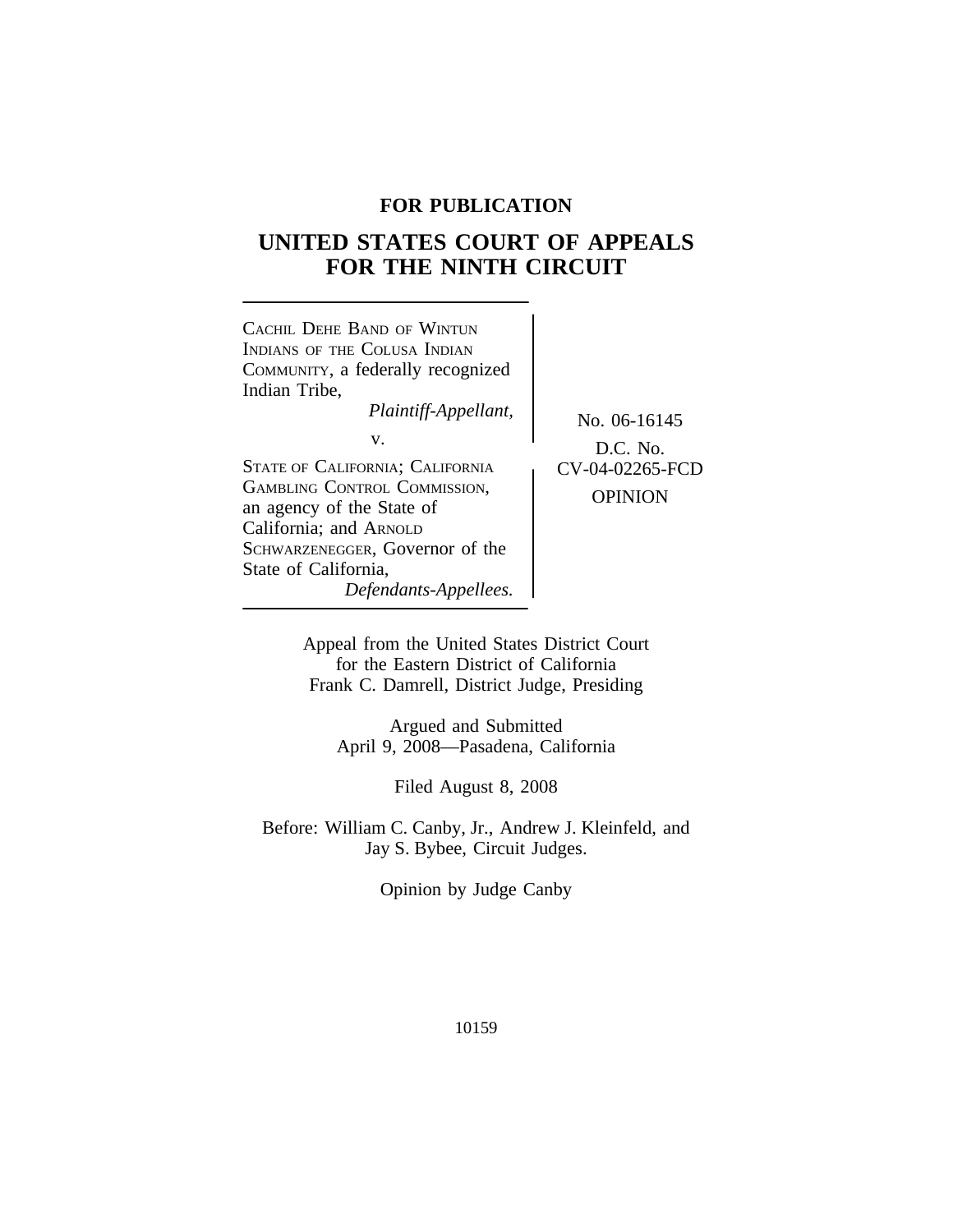## **COUNSEL**

George Forman, Forman & Associates, San Rafael, California, for the plaintiff-appellant.

Christine M. Murphy, Deputy Attorney General, Sacramento, California (briefs); Peter H. Kaufman, Deputy Attorney General, San Diego, California (oral argument); for the defendants-appellees.

#### **OPINION**

CANBY, Circuit Judge:

This appeal concerns the joinder requirements of Rule 19 of the Federal Rules of Civil Procedure and their effect on litigation brought by an Indian tribe engaged in casino gaming. The Cachil Dehe Band of Wintun Indians of the Colusa Indian Community ("Colusa"), a federally recognized Indian tribe, entered into a gaming compact with the State of California in 1999. Colusa brought this action for declaratory and injunctive relief against the State, its Governor and the California Gambling Control Commission (collectively, "the State"). Colusa challenges the Commission's interpretation of the compact and the Commission's assumption of authority to administer unilaterally the licensing of electronic gaming devices. The district court concluded that the many other Indian tribes that had entered into identical gaming compacts with the State in 1999, as well as California's non-gaming tribes, were required parties to this action. Because Indian tribes enjoy sovereign immunity and the action could not pro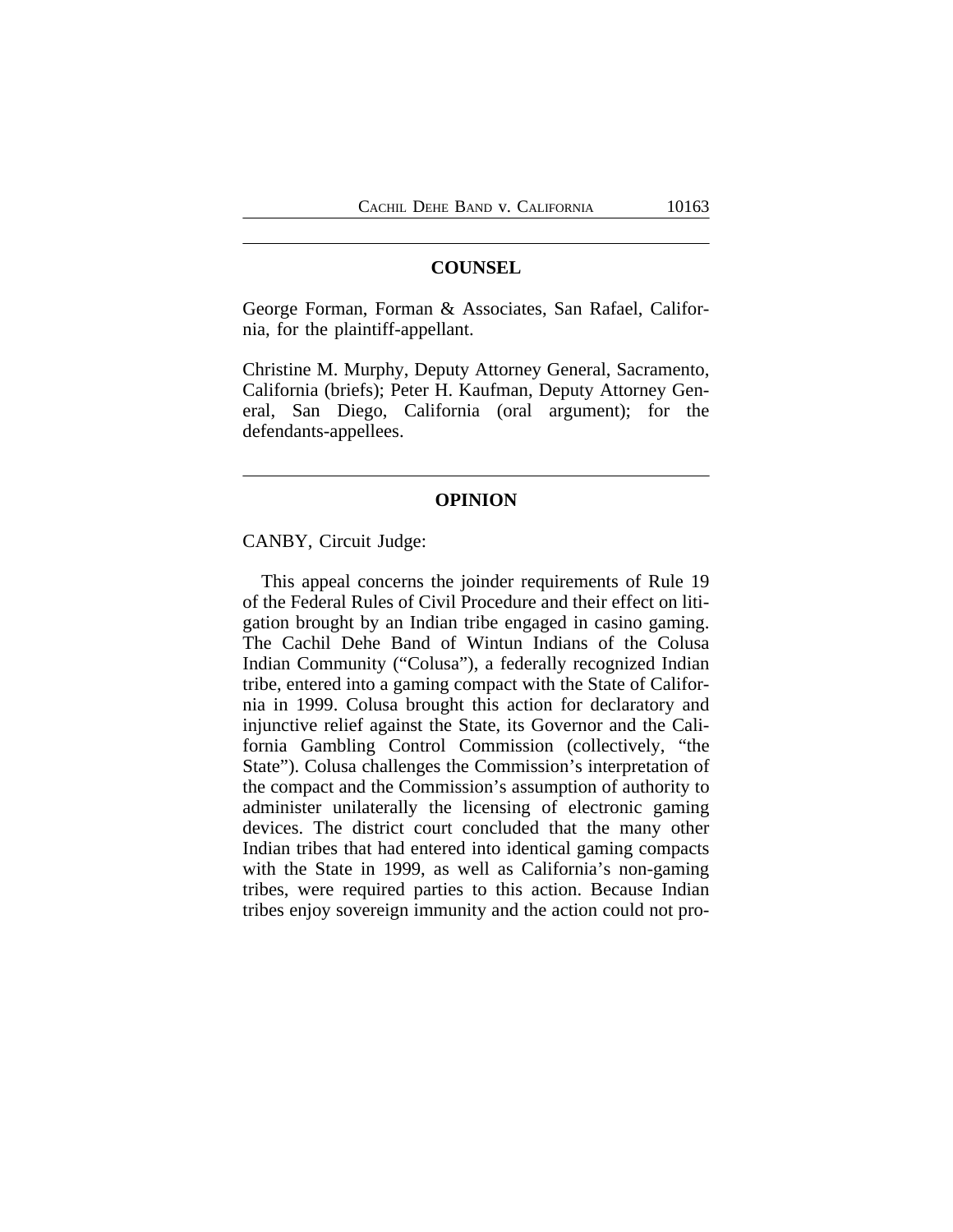ceed in their absence, the district court granted the State's motion for judgment on the pleadings. Colusa appeals. Because we conclude that the absent tribes are not required parties to this action, we reverse the district court's judgment (with one minor exception) and remand for further proceedings.

#### **BACKGROUND**

In 1988, Congress enacted the Indian Gaming Regulatory Act ("IGRA") "to provide a statutory basis for the operation of gaming by Indian tribes as a means of promoting tribal economic development, self-sufficiency, and strong tribal governments." 25 U.S.C. § 2702(1). IGRA recognizes three classes of gaming. 25 U.S.C. § 2703(6)-(8). Slot machines and equivalent gaming devices, which are the exclusive subject of this litigation, are Class III games. *See* 25 U.S.C. § 2703(7)(B)(ii), (8). Under the statute, a tribe may conduct Class III gaming activities only "in conformance with a Tribal-State compact entered into by the Indian tribe." 25 U.S.C.  $\S 2710(d)(1)(C)$ .

In September 1999, Colusa entered into a gaming compact (the "Compact") with the State of California, which sets forth various provisions relating to the operation of Class III gaming devices. *See* Tribal-State Gaming Compact Between the Colusa Indian Community and the State of California (Oct. 8, 1999). At the same time, sixty-two other tribes (the "Compact Tribes") executed virtually identical bilateral compacts with the State (the "1999 Compacts").**<sup>1</sup>** *See Artichoke Joe's Cal. Grand Casino v. Norton*, 353 F.3d 712, 717-18 (9th Cir. 2003). The 1999 Compacts limit the number of gaming devices operated by each tribe to 2,000. *See* 1999 Compacts, § 4.3.2.2(a). They also establish a formula setting a statewide maximum number of gaming devices that all Compact Tribes

**<sup>1</sup>**A generic copy of a 1999 Compact is available at http://www.cgcc.ca.gov/enabling/tsc.pdf (last visited July 31, 2008).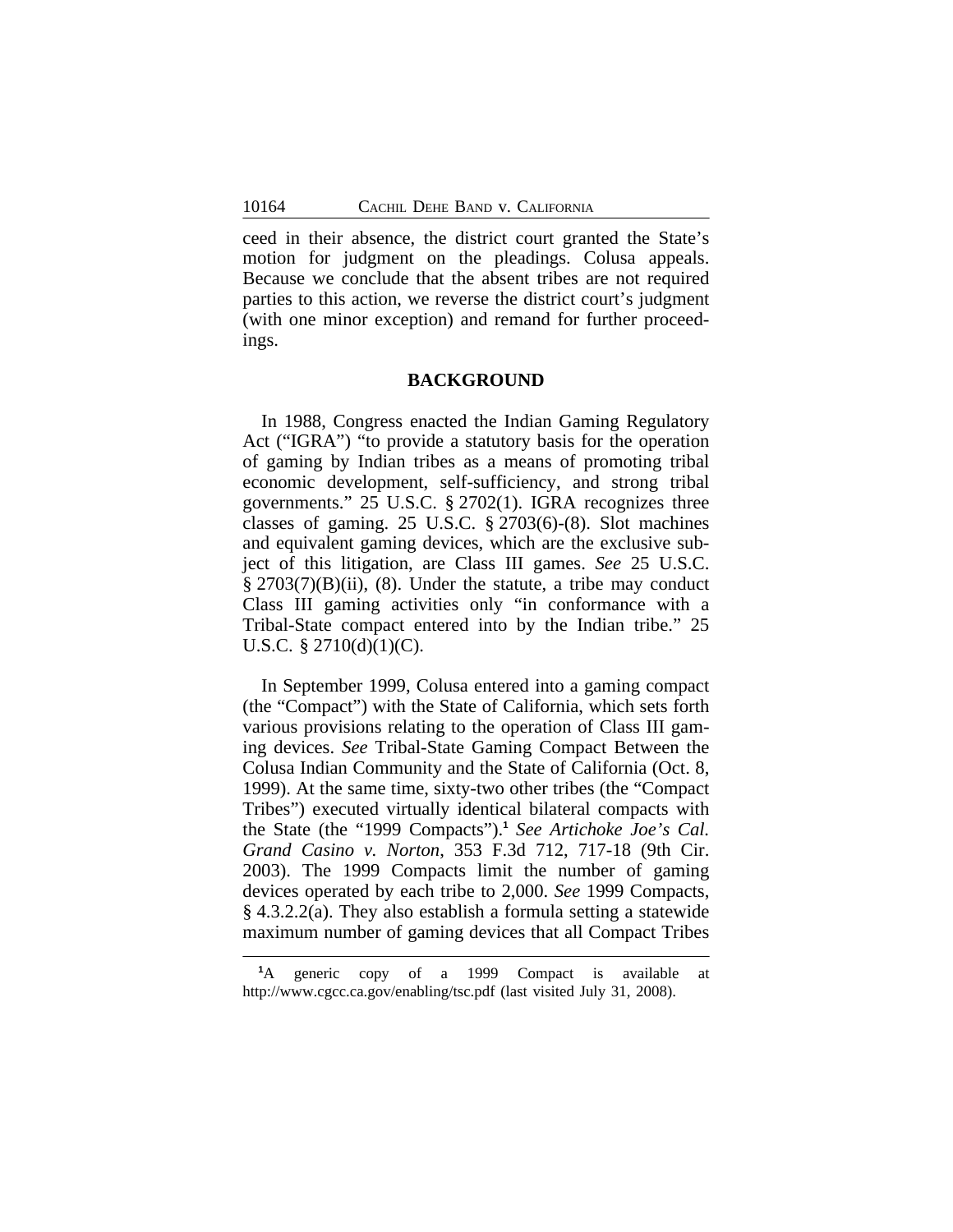may license in the aggregate under the 1999 Compacts. *Id.* § 4.3.2.2(a)(1).

A Compact Tribe, however, is not free to choose unilaterally how many gaming devices to operate, even if it wishes to operate fewer devices than the 2,000 limit. The Compacts establish a threshold number of devices that tribes may operate without a license. *Id.* § 4.3.1. In Colusa's case, that number was set at the number of gaming devices, 523, operated by the Tribe on September 1, 1999. For each additional gaming device, Colusa is required to obtain a license. *Id.* § 4.3.2.2(a). These licenses are distributed among the Compact Tribes who apply to obtain them pursuant to a detailed draw process. *See id.* § 4.3.2.2(a)(3). Under this process, a Compact Tribe's likelihood of being awarded a license hinges on its placement in one of five priority tiers. *Id.* Placement in a particular tier depends in part—though not exclusively upon the number of gaming devices already operated by the tribe; the fewer gaming devices a tribe operates, the higher its priority tier. *Id.* If, in any given round, more licenses are requested in aggregate by the Compact Tribes than the Commission is distributing, the license draw process is structured to award the bulk of those licenses to the Compact Tribes who have not yet developed large gaming operations. *Id.*

In 2001, then-Governor Gray Davis issued an executive order requiring the California Gambling Control Commission ("Commission") to take control of the licensing of gaming devices. Exec. Order No. D-29-01 (Mar. 8, 2001). Previously, a tribal administrator had conducted gaming device license draws. As soon as the Commission assumed control, it declared the licenses issued in previous draws invalid and replaced them with licenses issued by the Commission.

The 1999 Compacts also envision a revenue-sharing mechanism for the benefit of California's non-gaming tribes. *See* 1999 Compacts, § 4.3.2.1. In order to acquire licenses for gaming devices in excess of their initial allowance, Compact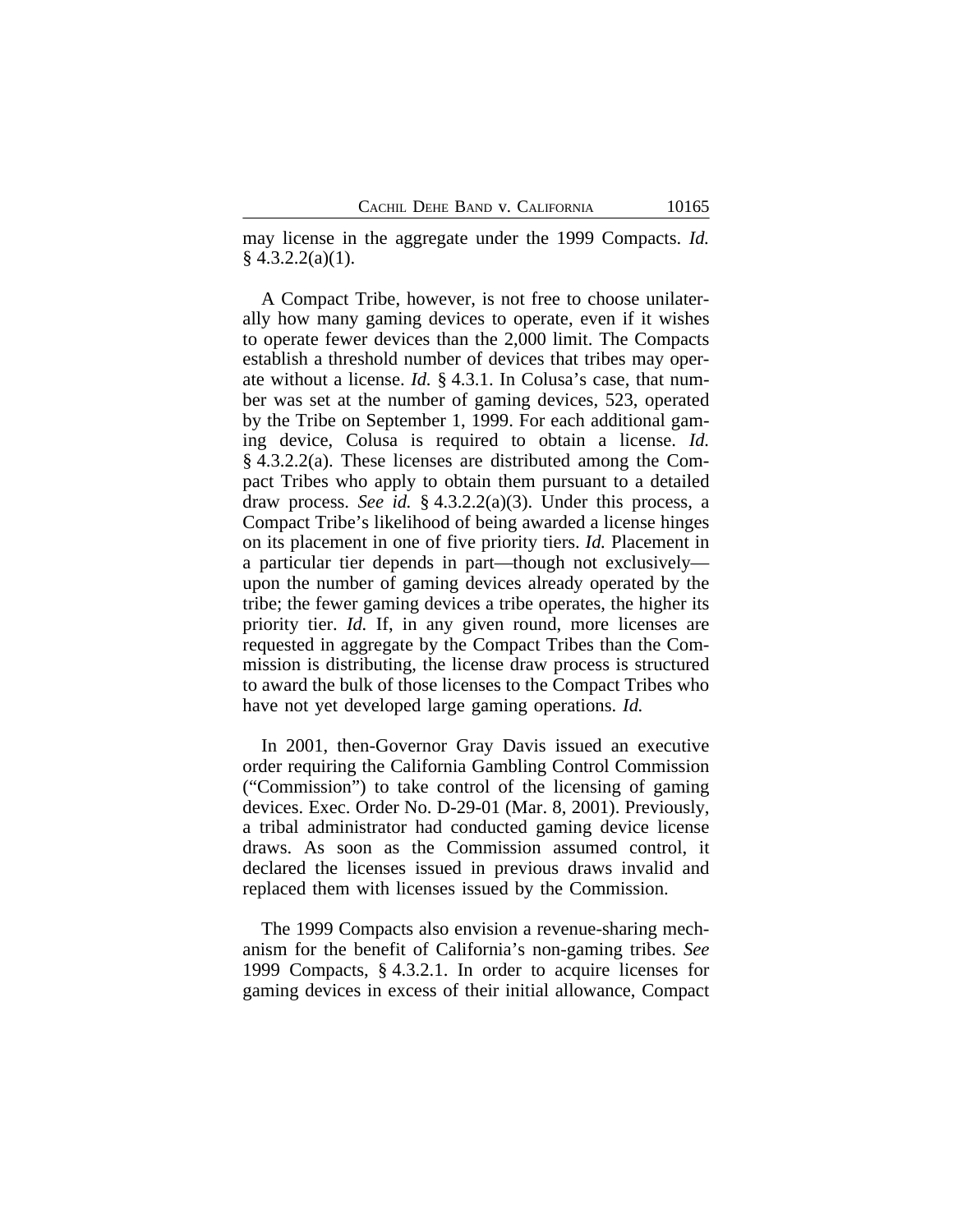Tribes must pay "a non-refundable one-time pre-payment fee" of \$1,250 for each gaming device being licensed. *Id.* § 4.3.2.2(e). In addition, in order to keep their licenses current, Compact Tribes must pay annual fees for each licensed device in accordance with a pre-determined fee schedule. *Id.*  $§$  4.3.2.2(a)(2). The fees are to be deposited in the Revenue Sharing Trust Fund ("Revenue Fund"), a fund created by the California State Legislature and administered by the Commission as trustee. *Id.* Each Non-Compact Tribe**<sup>2</sup>** is entitled to receive a distribution of \$1.1 million per year from the Revenue Fund, unless the funds therein are insufficient, in which case the available funds are distributed in equal shares among the Non-Compact Tribes. *Id.* § 4.3.2.1(a). The Commission has interpreted the 1999 Compacts as providing that the nonrefundable, one-time pre-payment fee may be used as a credit toward annual license fees, and that no annual fees would be required for the first 350 licenses issued to a tribe.

Pursuant to the 1999 Compacts, the Legislature also created the Indian Gaming Special Distribution Fund ("Distribution Fund"). Cal. Gov't Code § 12012.85. The 1999 Compacts direct each gaming tribe to contribute to the Distribution Fund a portion of its revenues calculated according to the number of gaming devices operated and the "net wins" of those devices. 1999 Compacts § 5.1(a). The Legislature may then appropriate funds from the Distribution Fund to make up for "shortfalls that may occur in the . . . Revenue . . . Fund. This shall be the priority use of moneys in the . . . Distribution Fund." Cal. Gov't Code § 12012.85(d).

In 2002, the Commission notified Colusa and other Compact Tribes that it would conduct a round of gaming device

**<sup>2</sup>**For purposes of revenue sharing, the 1999 Compacts define a Compact Tribe as a tribe having a compact with the State authorizing Class III Gaming; Non-Compact Tribes are defined as federally recognized tribes that are operating fewer than 350 gaming devices, whether or not such a tribe has a compact with the State.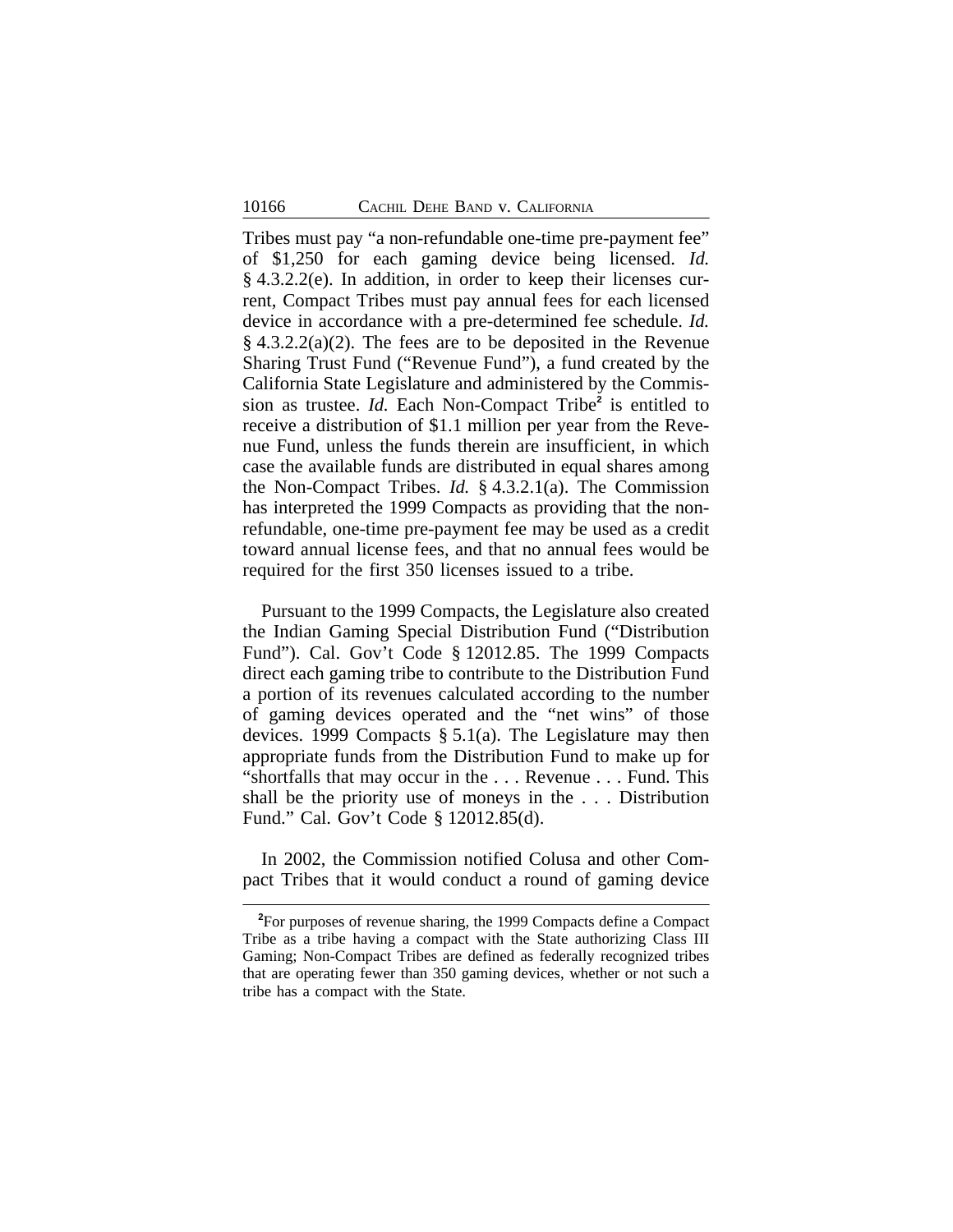license draws that September. Prior to the draw, Colusa was operating its threshold number of 523 gaming devices for which it did not need licenses. Colusa notified the Commission of its intent to draw 250 licenses and tendered a \$312,500 check as its non-refundable one-time pre-payment fee. Colusa was placed in the third priority tier and received 250 licenses. In November 2003, the Commission notified Colusa that it would conduct another round of draws in December 2003. Colusa requested 377 licenses and submitted a pre-payment of \$471,250. Colusa was assigned to the fourth priority tier, a classification that Colusa challenges in this litigation. Colusa alleges that it was assigned to the fourth tier because it had previously drawn some licenses in the third tier, even though the number of gaming devices it operated after the earlier drawing should have continued to place it in the third tier. The December drawing was held with Colusa in the fourth tier and it received no licenses. The Commission refunded the prepayment for those requested licenses in full. In October 2004, the Commission conducted a third draw. Colusa advanced fees for 341 licenses and was again placed in the fourth priority tier. It received only 73 licenses. Colusa anticipates receiving a refund of the pre-payment on the licenses that it did not receive in the draw.

Immediately after the December 2003 draw, Colusa requested that the Governor meet and confer with the Tribe with regard to (1) Colusa's assignment to the fourth priority tier in the December 2003 draw; (2) the Commission's determination of the statewide aggregate number of licenses available to all tribes for issuance under the 1999 Compacts; (3) the Commission's role and authority in the draw process; and (4) the Commission's retention of the \$312,500 tendered by the Tribe in connection with its draw of 250 licenses in September 2002. After an unsuccessful meeting, the State formally rejected each of Colusa's positions. Colusa then initiated this litigation.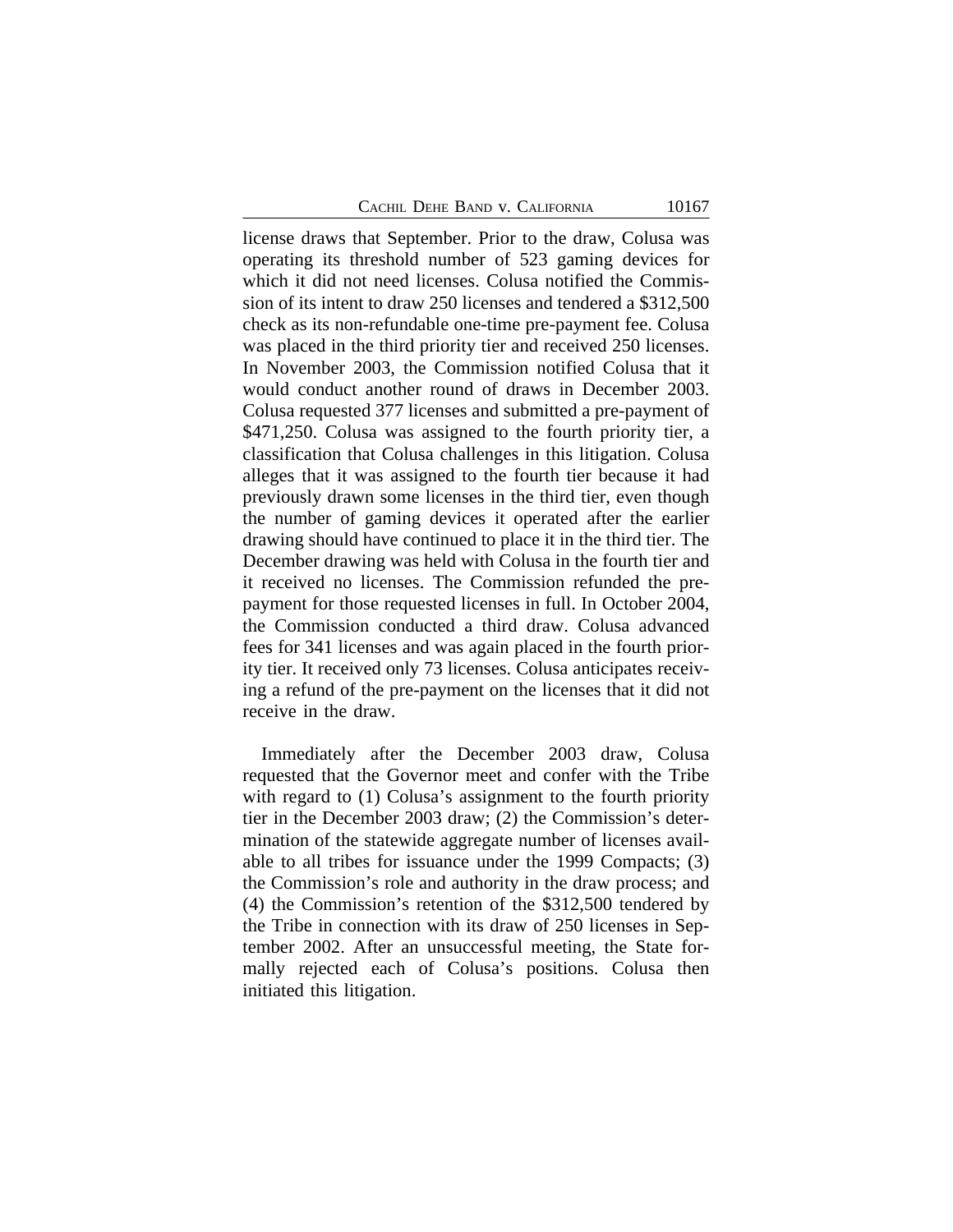In its complaint, Colusa asserts that the State, through the actions of the Commission, breached the Compact by: (1) excluding Colusa from the third priority tier in the December 2003 and October 2004 draws; (2) unilaterally determining the aggregate number of licenses authorized by the Compact; (3) refusing to refund Colusa's non-refundable one-time prepayment fee in conjunction with the licenses Colusa obtained in September 2002 and October 2004; (4) conducting rounds of draws of licenses without authority; and (5) failing to negotiate in good faith. The State filed a motion for judgment on the pleadings, seeking to dismiss Colusa's first, second, third, and fourth claims for failure to join necessary and indispensable parties and its fifth claim for failure to exhaust nonjudicial remedies.**<sup>3</sup>** The district court granted the State's motion to dismiss and entered judgment in its favor. Colusa appeals.

While Colusa's appeal was pending, the State negotiated and executed amendments to the 1999 Compacts individually with at least five Indian tribes, not including Colusa.**<sup>4</sup>** These

**<sup>4</sup>**Amendment to the Tribal-State Compact Between the State of California and the Agua Caliente Band of Cahuilla Indians (Aug. 8, 2006); Amendment to the Tribal-State Compact Between the State of California and the Morongo Band of Mission Indians (Aug. 29, 2006); Amendment to the Tribal-State Compact Between the State of California and the Pechanga Band of Luiseno Mission Indians (Aug. 28, 2006); Amendment to the Tribal-State Compact Between the State of California and the Sycuan Band of the Kumeyaay Nation (Aug. 30, 2006); Amendment to the Tribal-State Compact Between the State of California and the San Manuel Band of Serrano Mission Indians of the San Manuel Reservation (Aug. 28, 2006); *see also* Indian Gaming, 72 Fed. Reg. 71,939-02–71,939-04 (Dec.

**<sup>3</sup>**Colusa lists its fifth cause of action—failure to negotiate in good faith —among its grounds for appeal. It does not, however, advance any argument in support of reversing the district court's judgment with respect to that claim. Accordingly, we deem the claim abandoned. *See* Fed. R. App. P. 28(a)(9)(A); *Acosta-Huerta v. Estelle*, 7 F.3d 139, 144 (9th Cir. 1992) ("Issues raised in a brief which are not supported by argument are deemed abandoned.") (quoting *Leer v. Murphy*, 844 F.2d 628, 634 (9th Cir. 1988)). We therefore affirm the district court's dismissal of that claim.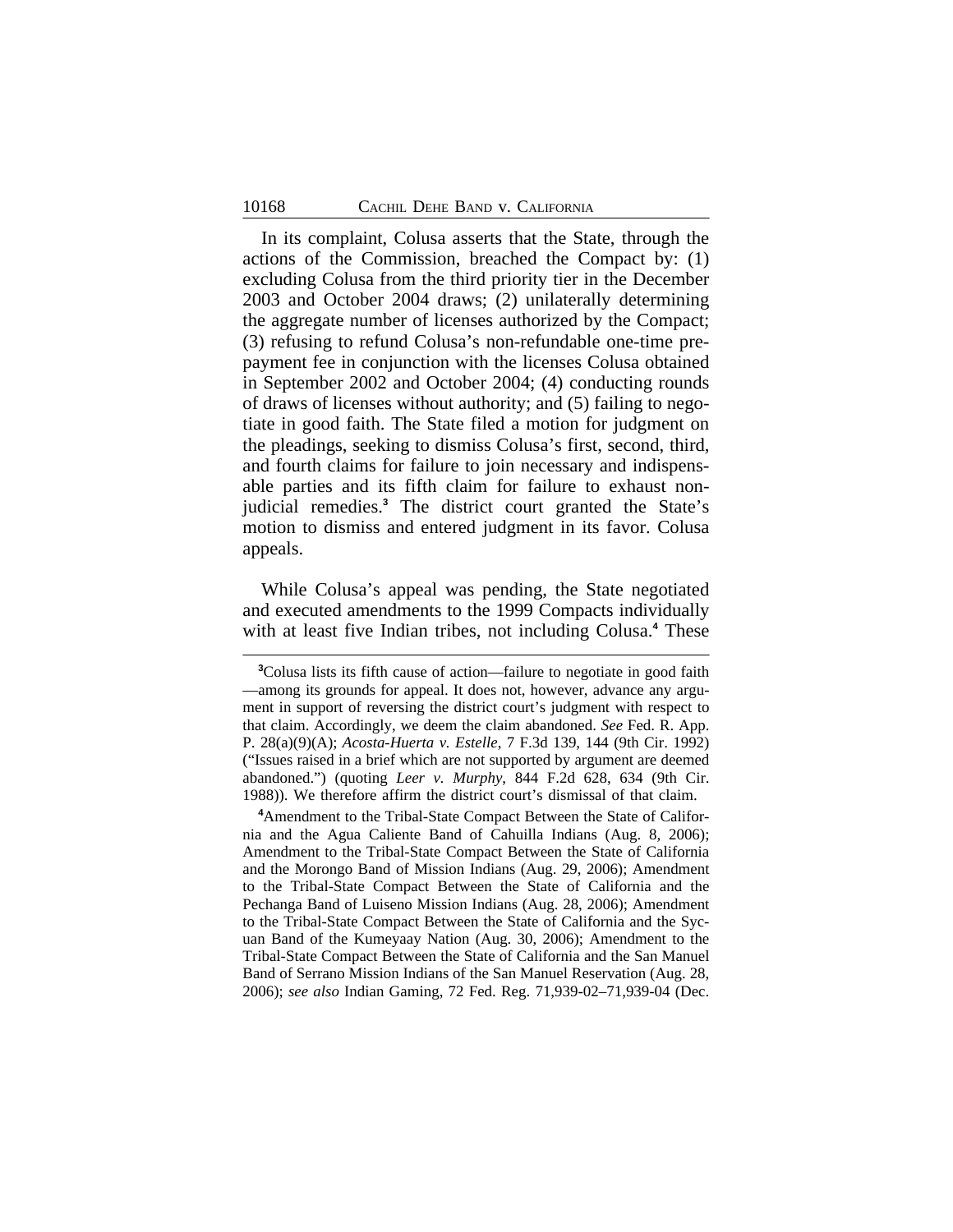amended compacts, which became effective between December 2007 and January 2008 ("2007 Amended Compacts"), provide for the issuance of up to 22,500 additional gaming device licenses outside the limits established by the 1999 Compacts.**<sup>5</sup>** *See* 2007 Amended Compacts § II.B (amended § 4.3.1(a)). In addition, four of the five 2007 Amended Compacts provide that, if a shortfall occurs in the Revenue Fund, "the State Gaming Agency shall direct a portion of the revenue contribution" made by each of the 2007 Compact Tribes "to increase the revenue contribution to the [Revenue Fund] in an amount sufficient to ensure the [Revenue Fund] has sufficient resources for each eligible recipient Indian tribe to receive quarterly payments pursuant to Government Code Section 12012.90." *E.g.*, Amendment to the Tribal-State Compact Between the State of California and the Morongo Band of Mission Indians § II.B (Aug. 29, 2006) (amended § 4.3.1.(*l*)), *available at* http://www.cgcc.ca.gov/compacts.asp (last visited July 31, 2008). The aggregate revenue contribution made by these four tribes, which is therefore available to fill any shortfall in the Revenue Fund, exceeds \$140 million per year. *See* 2007 Amended Compacts § II.B (amended  $§$  4.3.1(b)(i)).

<sup>19, 2007) (</sup>notices); Indian Gaming, 73 Fed. Reg. 3,480-01 (Jan. 18, 2008) (notice); California Gambling Control Commission, Tribal-State Gaming Compacts, http://www.cgcc.ca.gov/compacts.asp (last visited July 31, 2008). We take judicial notice of these amended compacts pursuant to Federal Rule of Evidence 201, which "permits us to 'take judicial notice of the records of state [entities] and other undisputed matters of public record,' [including] executed Compact[s] . . . not in the district court record." *Wilbur v. Locke*, 423 F.3d 1101, 1112 (9th Cir. 2005) (quoting *Disabled Rights Action Comm. v. Las Vegas Events, Inc.*, 375 F.3d 861, 866 n.1 (9th Cir. 2004)). We note and overrule the State's objection to our consideration of these materials.

**<sup>5</sup>**The 2007 Amended Compacts allow the amending tribes to continue operating machines pursuant to licenses previously issued under the pool provision as well as machines which were operated on September 1, 1999. The pool provision licenses remain in force even though the 2007 Amended Compacts repeal the pool provision itself.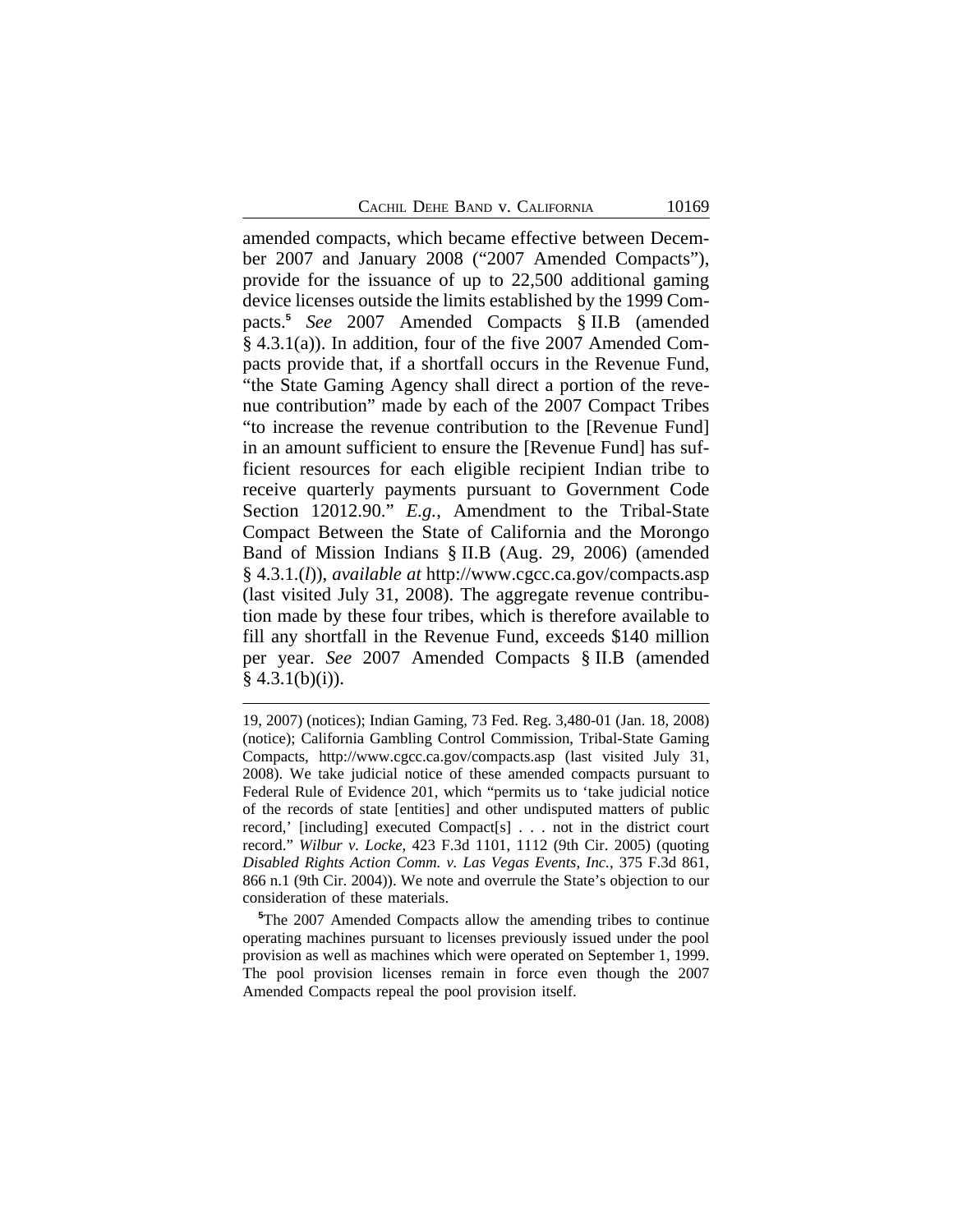## **DISCUSSION**

In addressing the State's Rule 19 motion to dismiss Colusa's claims for failure to join required parties, "the proper approach is first to decide whether the tribes are . . . '[required]' parties who should normally be joined under the standards of Rule 19(a)." *Am. Greyhound Racing, Inc. v. Hull*, 305 F.3d 1015, 1022 (9th Cir. 2002).**<sup>6</sup>** If, as the district court concluded in this case, the tribes are required parties, "the court must determine whether, in equity and good conscience, the action should proceed among the existing parties or should be dismissed." **7** Fed. R. Civ. P. 19(b). On appeal, we review the district court's Rule 19 determinations for an abuse of discretion. *Am. Greyhound Racing*, 305 F.3d at 1022; *cf. Republic of the Philippines v. Pimentel*, 128 S. Ct. 2180, 2189 (2008) (declining to address the standard of review for Rule 19(b) decisions). To the extent that in its inquiry the district court "decided a question of law, we review that determination de novo." *Am. Greyhound Racing*, 305 F.3d at 1022*.* 

The issue that we find dispositive of all contested portions of this appeal is whether the absent tribes are "required" parties to the adjudication of Colusa's first, second, third and fourth claims within the meaning of Rule 19(a). We conclude

**<sup>6</sup>**The language of Federal Rule of Civil Procedure 19 has been amended since the district court's dismissal of this action. The Rules Committee advised that the changes were "stylistic only," *see* Fed. R. Civ. P. 19 advisory comm. nn. (2008), and the Supreme Court has agreed, *see Republic of the Philippines v. Pimentel*, 128 S. Ct. 2180, 2184 (2008). Two changes are relevant to this case. First, the word "required" replaced the word "necessary" in subparagraph (a). Second, the word "indispensable" is deleted from the current text of subparagraph (b). All quotations hereinafter to materials predating the 2007 amendment are altered, with brackets, to reflect the current language of Rule 19.

<sup>&</sup>lt;sup>7</sup>The parties do not dispute that the absent tribes enjoy sovereign immunity. *See Santa Clara Pueblo v. Martinez*, 436 U.S. 49, 58 (1978). Accordingly, because they have not consented to suit, they cannot be joined in this action.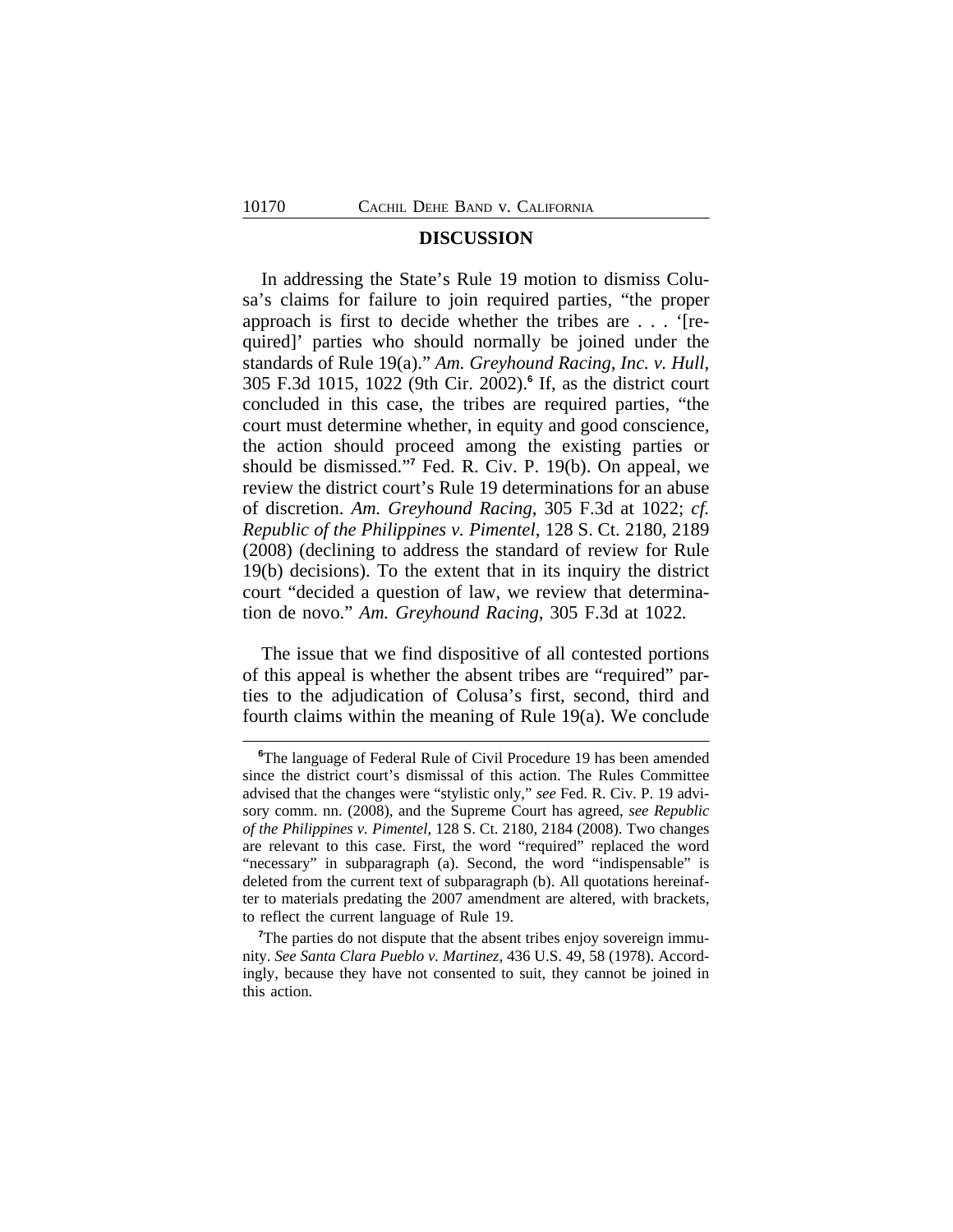that they are not, and that the district court abused its discretion in finding that the absent tribes were required parties to the disposition of these claims. We accordingly reverse the district court's judgment with respect to those claims and remand for further proceedings. Our conclusion that the absent tribes are not required parties under Rule 19(a) makes inapplicable the provisions of Rule 19(b) governing the decision whether to proceed with litigation when a required party cannot be joined; we therefore do not address the district court's determination of that issue.**<sup>8</sup>**

**[1]** The absent tribes are "required" parties to this action if they "claim[ ] an *interest* relating to the subject of the action and [are] so situated that disposing of the action in [their] absence may: (i) as a practical matter impair or impede [their] ability to *protect the interest*; or (ii) leave an existing party subject to a substantial risk of incurring double, multiple, or otherwise inconsistent obligations *because of the interest*." Fed. R. Civ. P. 19(a)(1)(B) (emphases added).**<sup>9</sup>** A crucial premise of mandatory joinder, then, is that the absent tribes possess an interest in the pending litigation that is "legally protected." *Makah Indian Tribe v. Verity*, 910 F.2d 555, 558 (9th Cir. 1990). We have developed few categorical rules informing this inquiry. At one end of the spectrum, we have held that the interest at stake need not be "property in the sense of the due process clause." *Am. Greyhound Racing*, 305 F.3d at 1023. At the other end of the spectrum, we have recognized that the "interest must be more than a financial stake,

<sup>&</sup>lt;sup>8</sup>For the same reason, our analysis is not affected by the Supreme Court's recent holding in *Pimentel*, 128 S. Ct. at 2190. In *Pimentel*, the Supreme Court reversed the decision of a panel of this court because it had not "giv[en] full effect to sovereign immunity" in its Rule 19(b) calculus. *Id.* Because in our case the absent tribes are not required parties under Rule 19(a), we are unaffected by the Rule 19(b) analysis set forth in *Pimentel*.

**<sup>9</sup>**The State does not contend that, in the absence of the other Compact (or Non-Compact) Tribes, "the court cannot accord complete relief among existing parties." Fed. R. Civ. P. 19(a)(1)(A).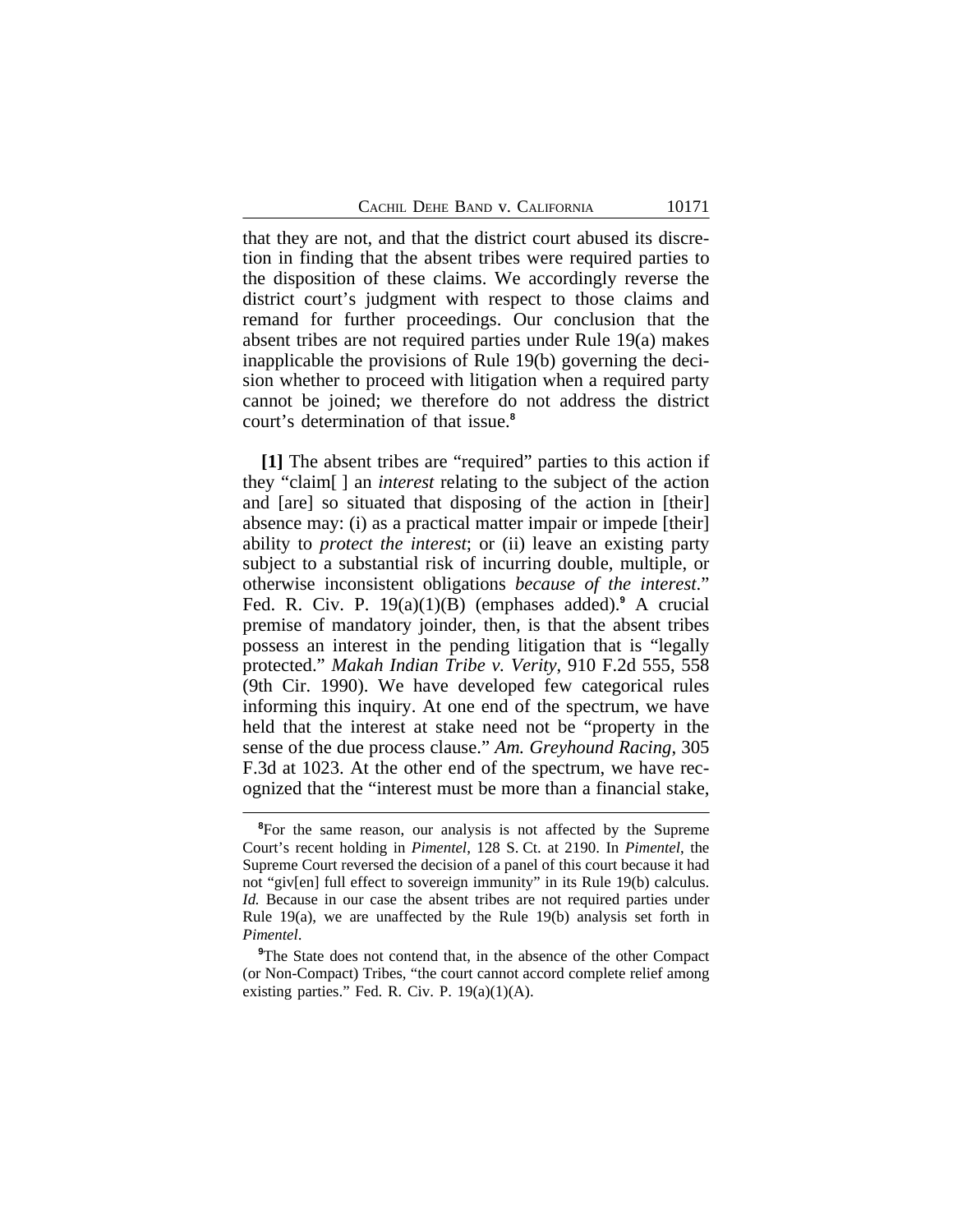and more than speculation about a future event." *Makah*, 910 F.2d at 558 (citations omitted); *see also N. Alaska Envtl. Ctr. v. Hodel*, 803 F.2d 466, 468-69 (9th Cir. 1986) (holding that miners who had submitted mining plans to National Park Service were not necessary parties to an action to enjoin mining in parks until environmental impact statements were prepared). Within the wide boundaries set by these general principles, we have emphasized the "practical" and "fact-specific" nature of the inquiry. *Makah*, 910 F.2d at 558; *see also Bakia v. County of Los Angeles*, 687 F.2d 299, 301 (9th Cir. 1982) (per curiam) ("There is no precise formula for determining whether a particular nonparty should be joined under Rule 19(a) . . . . The determination is heavily influenced by the facts and circumstances of each case."). Accordingly, an interest that "arises from terms in bargained contracts" may be protected, but we have required that such an interest be "substantial." *Am. Greyhound Racing*, 305 F.3d at 1023. An interest in a fixed fund or limited resource that the court is asked to allocate may also be protected. *Makah*, 910 F.2d at 558-59. At the same time, an absent party has no legally protected interest at stake in a suit merely to enforce compliance with administrative procedures. *See N. Alaska*, 803 F.2d at 469; *Makah*, 910 F.2d at 559 ("The absent tribes would not be prejudiced because all of the tribes have an equal interest in an administrative process that is lawful.").

#### **The Size of the License Pool**

Colusa challenges the Commission's computation of the statewide maximum number of licences that may be issued under the 1999 Compacts. The district court dismissed Colusa's claim, concluding that the other Compact Tribes are required parties in the absence of which the action should be dismissed. Although we agree with the district court that some absent tribes may prefer that the State issue fewer licenses, we reverse its dismissal of Colusa's claim because the absent tribes' only interest relevant for Rule 19(a) purposes is free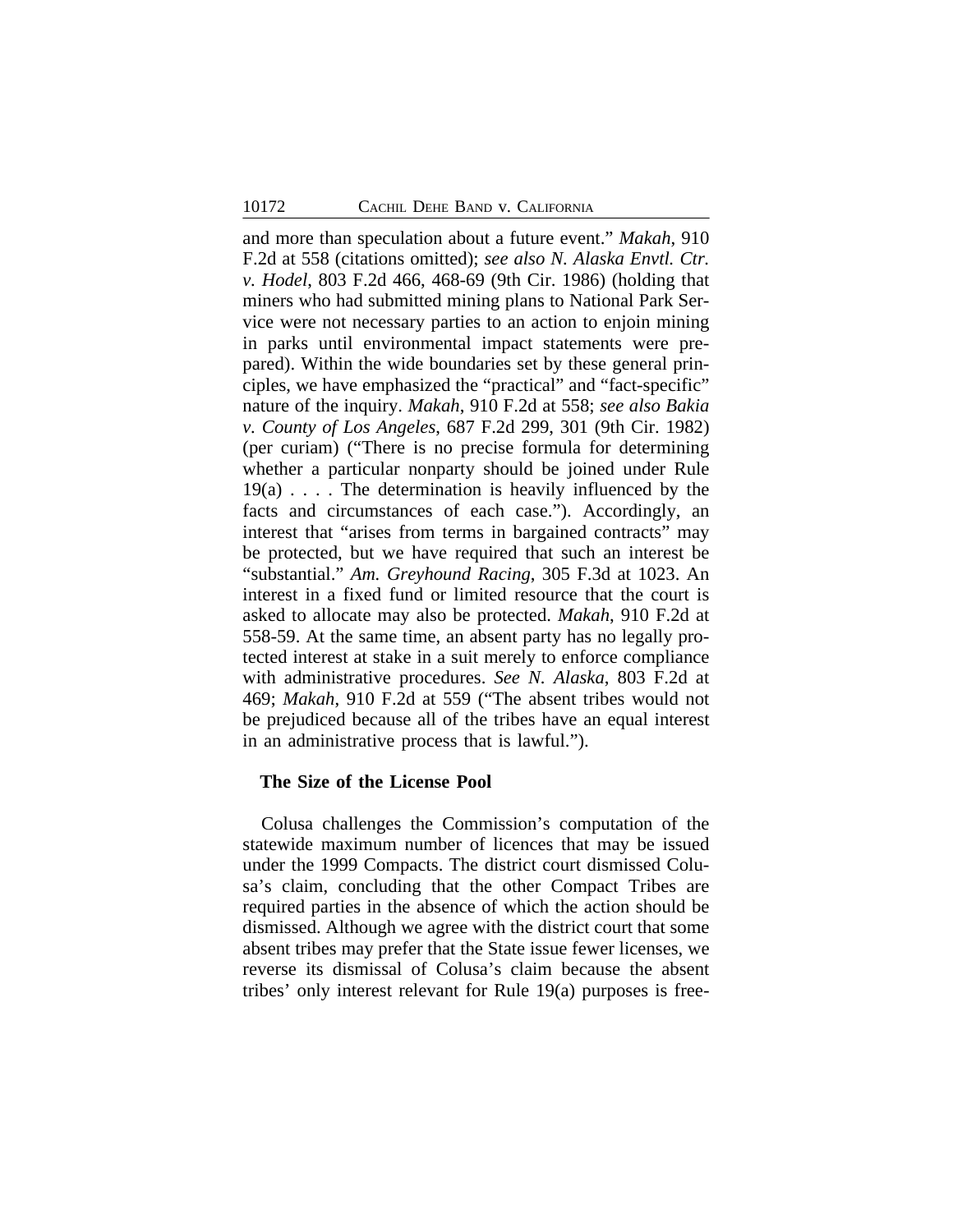dom from competition. We hold that this interest, without more, is not "legally protected" for Rule 19 purposes.

**[2]** It is important to identify clearly the Compact Tribes' interest at stake. Those Compact Tribes that currently enjoy a dominant position in the gaming industry will likely prefer to maintain a low statewide maximum number of licenses available under the 1999 Compacts. On the other hand, those who intend to expand their gaming operations and compete with the dominant gaming tribes will gladly accept an increase in the size of the license pool created by the 1999 Compacts. Indeed, the State itself repeatedly characterizes the absent tribes' interest at stake as the preservation of their "market share" within California's gaming industry. Properly framed, then, the respective advantages that various tribes may enjoy under a more generous or restrictive interpretation of the pool provision are an economic incident of their market positions under a common licensing regime.

**[3]** The mere fact that the outcome of Colusa's litigation may have some financial consequences for the non-party tribes is not sufficient to make those tribes required parties, however. *See, e.g.*, *Makah*, 910 F.2d at 558 ("[The] interest must be more than a financial stake."). The absent tribes must have a legally protected interest and, on this record, the only potential protection lies in the 1999 Compacts themselves. The interest could be protected if it actually "arises from terms in bargained contracts." *Am. Greyhound Racing*, 305 F.3d at 1023. We conclude that it does not.**10** The 1999 Com-

<sup>&</sup>lt;sup>10</sup>We do not decide the broader question whether avoiding competition ever qualifies as a legally protected interest under Rule 19(a) in the context of Indian gaming. We note, however, that the legislative history of IGRA casts considerable doubt on a state's assertion of any such interest in the context of Indian gaming; the Senate's Select Committee on Indian Affairs reported its intent that the states not use IGRA's Class III gaming compact requirement as a protectionist measure, although that concern was directed at the protection of non-tribal operators, not absent tribes as in this case. *See* S. Rep. No. 100-446, at 13 (1988), *reprinted in* 1988 U.S.C.C.A.N. 3071, 3083.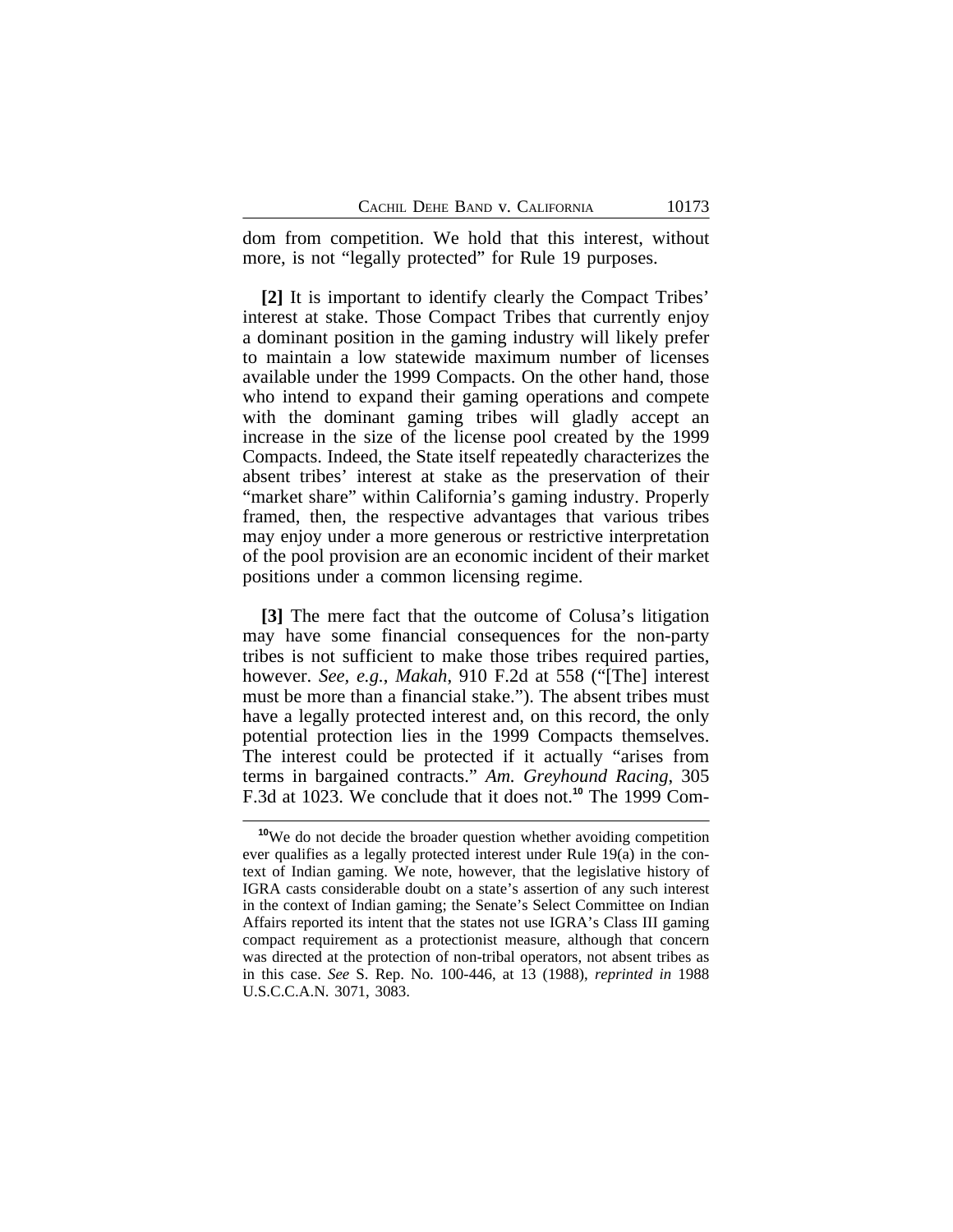pacts do not purport to establish, through the license pool provision or otherwise, an overarching limit on the number of gaming licenses generally available in California. Rather, they place a limit only on the smaller universe of licenses that may be issued *under the 1999 Compacts*. **<sup>11</sup>** This limit alone is insufficient to determine the competitive landscape of California's gaming industry, for it leaves the State at liberty to issue an unlimited number of licenses outside the pool created by the 1999 Compacts. Indeed, the State has recently negotiated amendments, now in effect, to the 1999 Compacts with several tribes. These amendments provide for the issuance of up to 22,500 additional licenses outside the pool created by the 1999 Compacts. These actions reflect the reality that the 1999 Compacts afford no express or implied protection against competition per se. The interest of some of the absent tribes in avoiding competition does not "arise[ ] from terms in bargained contracts," *id.*, and is accordingly not "legally protected" under the circumstances of this case. The absent 1999 Compact tribes thus are not required parties for litigation of Colusa's claim seeking to raise the aggregate limit on licenses under the 1999 Compacts.

In reaching this conclusion, we reject the State's contention that its licensing scheme is comparable to the system for the allocation of limited resources at issue in *Makah*. In *Makah*, we held that absent tribes had a protected interest that made them necessary parties to a claim for amendment of a preexisting allocation of a finite resource—a particular year's off-shore salmon harvest—because an allocation to one tribe necessarily entailed the parallel deprivation of another. *Makah*, 910 F.2d at 556-57. The resource at issue was finite: ocean fishing of salmon in excess of the total permitted harvest would jeopardize the survival of the species' population in the region's weakest runs. *Id.* at 557. In contrast, the gam-

**<sup>11</sup>**The 1999 Compacts establish a formula for a limit on the "number of machines that all Compact Tribes in the aggregate may license *pursuant to this Section . . . .*" 1999 Compacts § 4.3.2.2(a)(1) (emphasis added).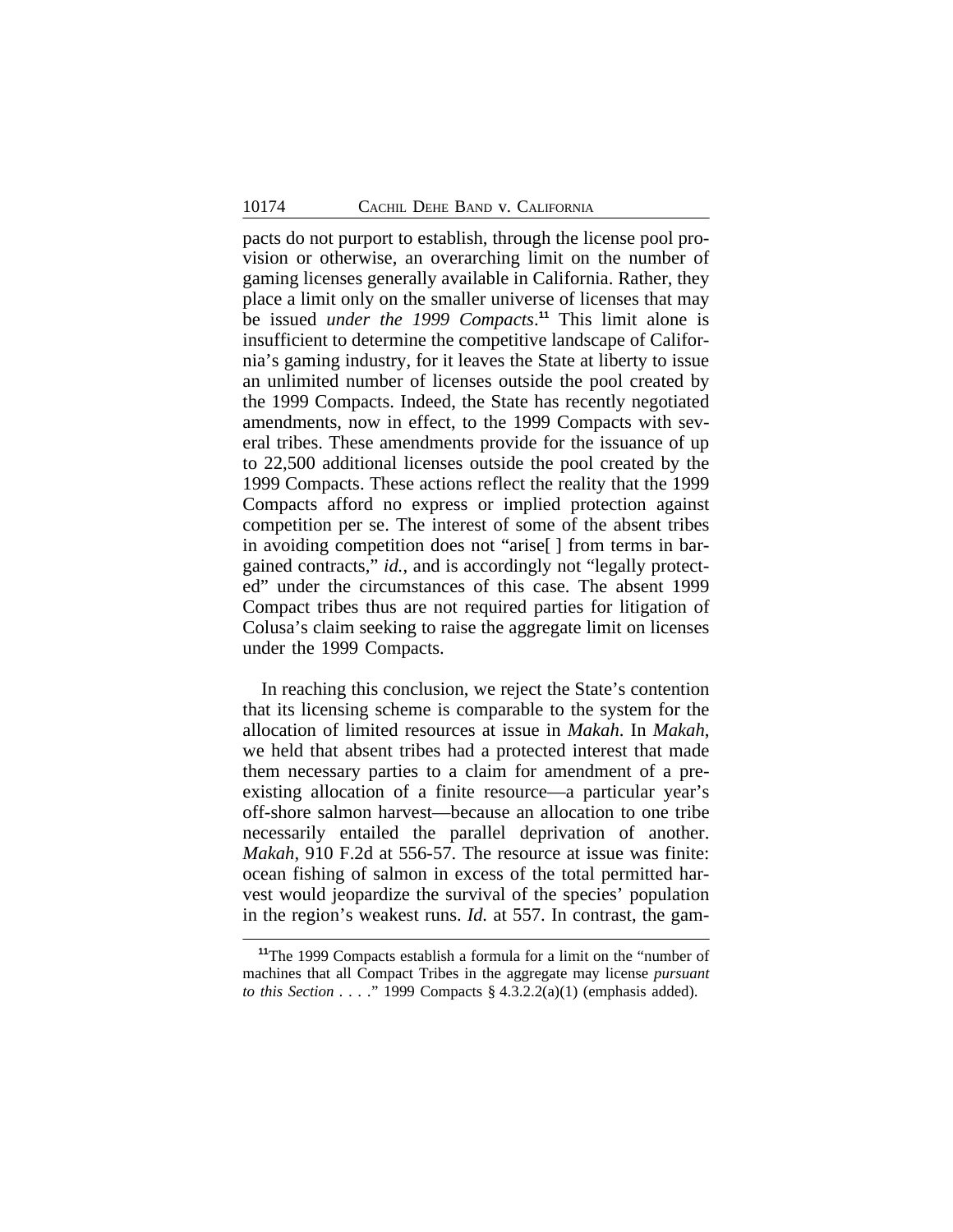ing licensing scheme at issue here rations a resource licenses for gaming devices—that is, if not for purely economic considerations, effectively unlimited. Thus, for the reasoning of *Makah* to be at all relevant to this case, the State would need to show that, despite not being *inherently* finite, the resource of licenses for gaming devices is rendered at least *legally* finite by operation of the terms of the 1999 Compacts. As we have already explained, however, the statewide cap put in place by the 1999 Compacts does not, without more, constrain the number of gaming licenses generally available in California. Thus, the absent tribes have no legally protected interest in the determination of the license pool that may be issued under the 1999 Compacts.

**[4]** Finally, we also find it significant that, unlike the plaintiff in *American Greyhound Racing*, Colusa does not seek to invalidate compacts to which it is not a party; this litigation is not "*aimed*" at the other tribes and their gaming. *Am. Greyhound Racing*, 305 F.3d at 1026. On the contrary, Colusa seeks to enforce a provision of its own Compact which may affect other tribes only incidentally. Under the specific circumstances of this case, the Compact Tribes are not required parties to the adjudication of Colusa's challenge to the size of the 1999 Compact license pool.**<sup>12</sup>**

#### **Colusa's Placement in Priority Tier IV**

Colusa next challenges its placement in the fourth priority tier since the December 2003 draw. The district court dismissed Colusa's claim on the ground that the absent Compact Tribes "would be deprived of th[eir gaming] licenses or the

**<sup>12</sup>**We also are not persuaded by the State's unexplained contention that adjudication of Colusa's challenge to the Commission's determination of the statewide cap would expose the State to a significant risk of "inconsistent obligations" within the meaning of Rule 19. Should different district courts reach inconsistent conclusions with respect to the size of the license pool created under the 1999 Compacts, such inconsistencies could be resolved in an appeal to this court.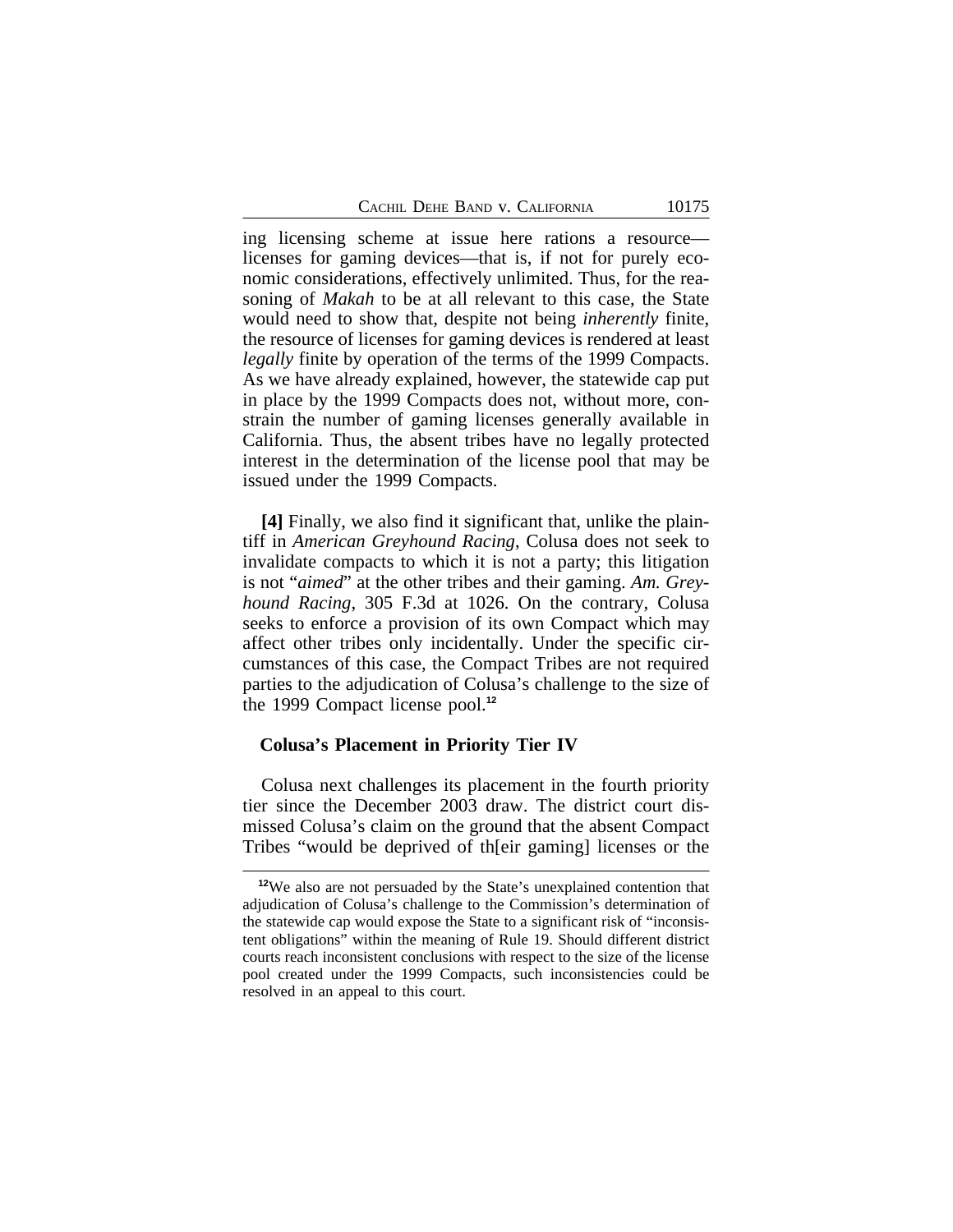opportunity to obtain those licenses." This ruling was error, for it misconstrues both the nature of the absent tribes' interest in the licenses that may be issued in the future and the consequences of litigating Colusa's challenge to its placement in the fourth tier. It is true that, if one assumes that the license pool is finite, an order to issue new licenses to Colusa may render those licenses unavailable to the absent tribes, thereby depriving them of their "opportunity" to obtain them. Nonetheless, we conclude that the absent tribes' interest in their "opportunity" to obtain future licenses is insufficient to render them "required" parties for Rule 19(a) purposes.

**[5]** Once again, it is necessary carefully to identify the absent parties' interest at stake. To the extent that the "opportunity" to obtain licenses means the entitlement to participate in future rounds of draws, the litigation of Colusa's tier assignment will not "as a practical matter impair or impede the [absent tribes'] ability to protect the interest." Fed. R. Civ. P.  $19(a)(1)(B)(i)$ . The absent tribes remain free to enter future draws. The possible complaint of the absent tribes, however, is that assignment of Colusa to a higher priority tier may dilute the probability that the absent tribes will obtain the licenses they apply for. But the absent tribes have no guarantee against having to compete with any particular number of tribes in their tier or a higher-priority tier. Nor can it be said that any particular degree of likelihood of receiving licenses "arises from terms in bargained contracts" and, more specifically, from the 1999 Compacts. *Am. Greyhound Racing*, 305 F.3d at 1023. Under IGRA, entering into a compact with state authorities is, of course, a threshold requirement for Indian tribes wishing to develop Class III gaming operations. *See* 25 U.S.C.  $\S 2710(d)(1)(C)$ . In that sense, if it were not for the 1999 Compacts, the absent tribes would have *no* likelihood of ever obtaining any licenses. In our "practical" and "factspecific" Rule 19 inquiry, however, we require more than mere "but-for" causation before recognizing a legally protected interest. *Makah*, 910 F.2d at 558; *see also Bakia*, 687 F.2d at 301. Here, in addition to the threshold requirement of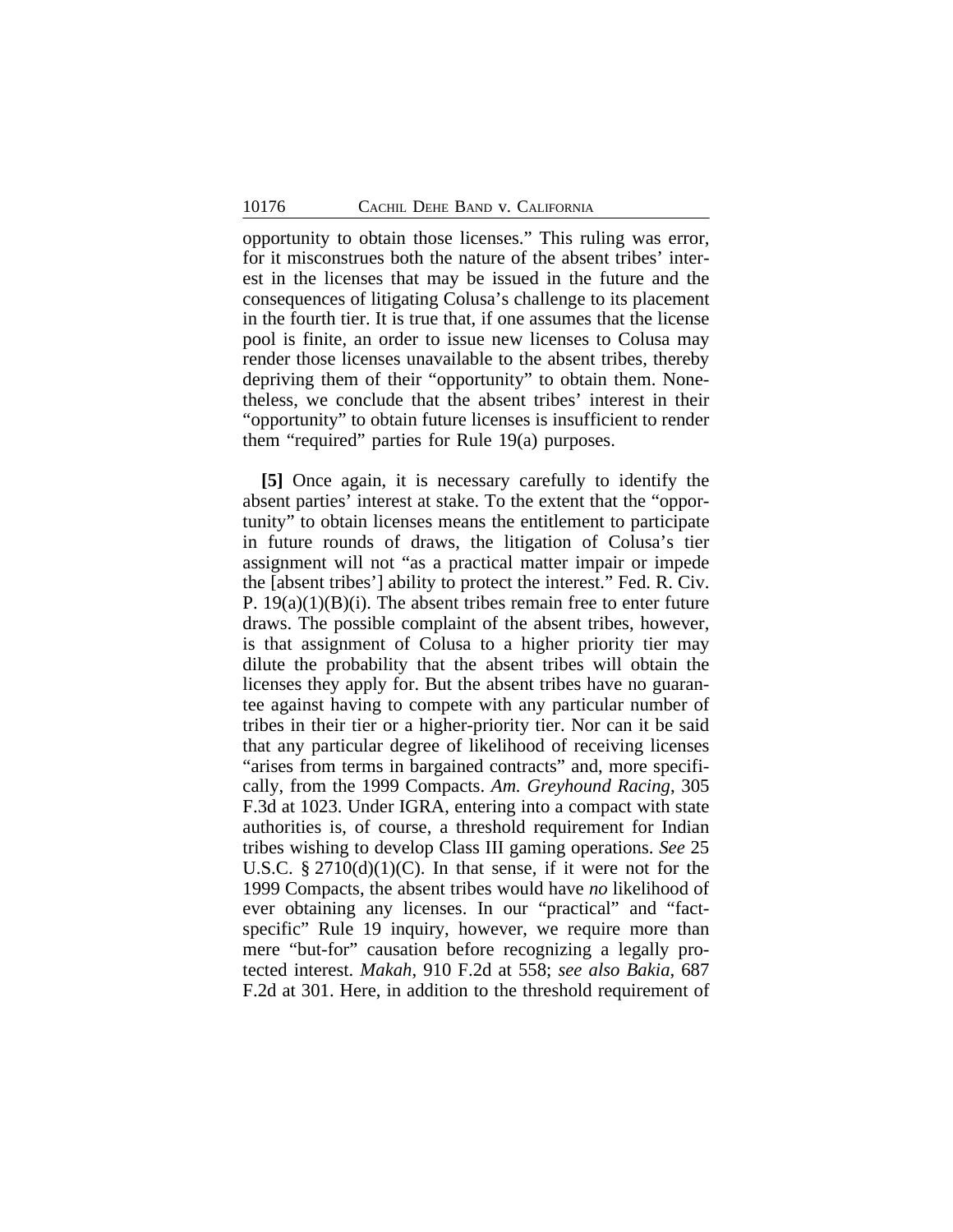a compact, a number of other factors determine the actual likelihood that any given tribe will receive any licenses. As the facts of this litigation demonstrate, crucial among these factors is the past, present and future demand for new licenses by other tribes placed in higher or equal priority tiers. A tribe wishing to obtain additional licenses has absolutely no control over the overall demand for new licenses, or over the number of tribes that may be placed in the same or a higher priority tier. Thus, the causal connection between the terms of the 1999 Compacts and an absent tribe's likelihood of obtaining future licenses is attenuated indeed. *See Makah*, 910 F.2d at 558 ("speculation about a future event" does not give rise to a legally protected interest). We therefore conclude that no particular degree of likelihood of obtaining licenses "arises from terms in bargained contracts," *Am. Greyhound Racing*, 305 F.3d at 1023. As a consequence, the opportunity to obtain licenses does not qualify as a legally protected interest for Rule 19 purposes.

The interest of the absent tribes in Colusa's tier assignment is therefore quite different from the interest of the absent tribes in *American Greyhound Racing*. In that case, we emphasized that the gaming compacts between Arizona and the Indian tribes, which were the subject of that litigation, "provide[d] for automatic renewal if neither party gives the requisite notice of termination. [That] provision [was] an integral part of the existing compacts, and was part of the bargain that the tribes entered with the State." *Am. Greyhound Racing*, 305 F.3d at 1023. We reversed the district court's injunction because it modified the compacts of the absent tribes and stripped those tribes of the very object of their bargain automatic renewal unless the parties affirmatively terminated the compacts. *Id.* Here, Colusa's tier claim does not negate any absent tribe's right to its place in any tier, or its right to participate in the manner guaranteed by the Compacts. Colusa's claim at most increases the competition for licenses to be drawn but, as we have explained, the 1999 Compacts do not guarantee freedom from competition, nor do they grant an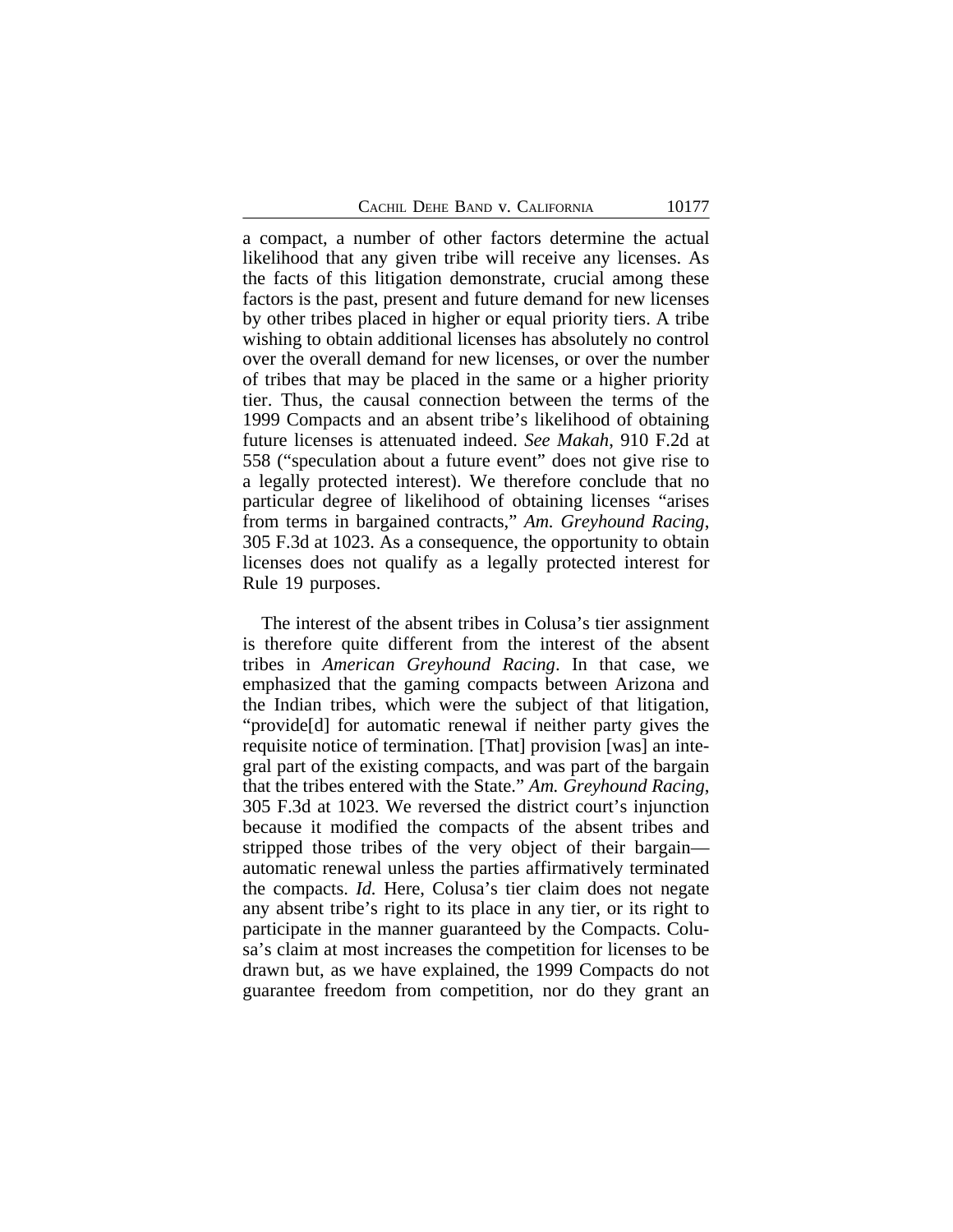entitlement to draw any specific license or number of licenses or even a predetermined place in line that may entail a particular likelihood of obtaining new licenses. Thus, *American Greyhound Racing* does not control, because litigation of Colusa's claim for placement in a higher tier cannot impair any Compact rights that were the object of the bargain of the absent tribes.

**[6]** Different considerations apply to the interest of the absent tribes in the licenses that they have already received. We do not question that the Compact Tribes which requested and obtained licenses in the December 2003 and subsequent draws by placing ahead of Colusa have a legally protected interest in those licenses. In order for the absent tribes to be "required" parties under Rule 19, however, the State must also show that their ability to protect their interest "may . . . as a practical matter [be] impair[ed]" by the litigation of Colusa's claim to a higher tier placement. Fed. R. Civ. P. 19(a)(1) (B)(i). To the extent that Colusa seeks prospective relief in the form of a declaration that may place it in the third priority tier in future draws, such relief, if granted, would not prejudice the absent tribes' legally protected interest in their *existing* licenses.**13** It was therefore an abuse of discretion for the district court to prohibit Colusa from litigating the legality of the Commission's interpretation of the tier system. Like the *Makah* court, however, we emphasize that "the scope of the relief available [to Colusa] . . . is narrow." *Makah*, 910 F.2d at 559. Accordingly, to the extent Colusa seeks injunctive relief requiring the Commission to restore Colusa to the position it would have occupied under its claimed interpretation of the Compact by issuing new licenses, such relief may be

**<sup>13</sup>**The State's contention that prospective relief is inapposite because Colusa's tier placement would be determined by a formula not available to the other Compact Tribes is unavailing. As we explained, the 1999 Compacts do not create a legally protected interest in either freedom from competition, *see supra* p. 10172-73, or a specific place in line in future draws, *see supra* p. 10177-78.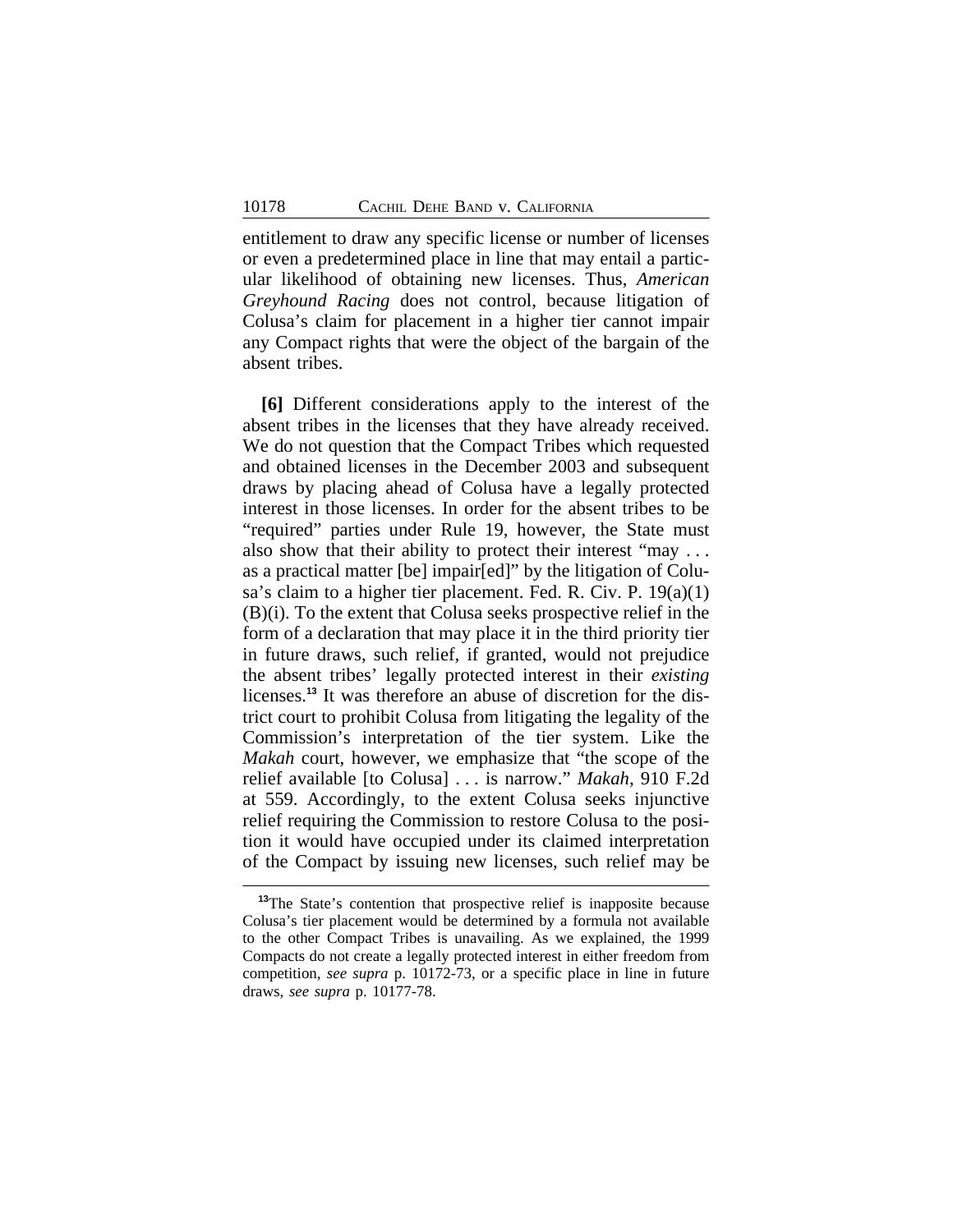granted only insofar as it does not interfere with the validity or distribution of the licenses already assigned to the other Compact Tribes.**<sup>14</sup>**

#### **Colusa's Pre-payment Fees**

In its next claim, Colusa seeks restitution of the \$403,750 it tendered to the Commission as pre-payment for the 323 licenses it has obtained in the draws thus far. The Commission, as trustee of the Revenue Fund, is holding the prepayment as a credit against future annual fees. Colusa argues that the pre-payment should be refunded because Colusa will not owe any annual fees until it draws at least 350 licenses an illusory prospect so long as the tribe is assigned to the fourth priority tier.**<sup>15</sup>** The district court dismissed the claim because Colusa's non-refundable pre-payment is deposited in the Revenue Fund and, "to the extent that there is insufficient money to pay each Non-Compact Tribe \$1.1 million per year, an award to plaintiff will lessen the amount of money distributed to each other tribe." Thus the district court held that the claim could not be litigated in the absence of the non-Compact tribes eligible for distributions from the Fund.

**<sup>14</sup>**We reject the State's argument that, if Colusa prevailed on its first claim that it was entitled to a higher tier placement, the entire license draw process would have to be retroactively undone. Colusa does not seek this remedy and we see no reason why a court of equity would be compelled to grant it.

We also reject the State's contention that "the other 1999 Compact tribes, which have been placed in tiers based on the Commission's interpretation of the tier process, would nevertheless have suffered prejudice." The licenses that have already been issued comprise the absent tribes' only legally protected interest at stake. As we have made clear, however, none of those licenses may be invalidated at the remedial stage.

**<sup>15</sup>**The Tribe drew 250 licenses in September 2002, and another 73 in October 2004, for a total of 323 licenses. Colusa represents that it will not be permitted to draw any more licenses so long as it remains in a lowpriority tier.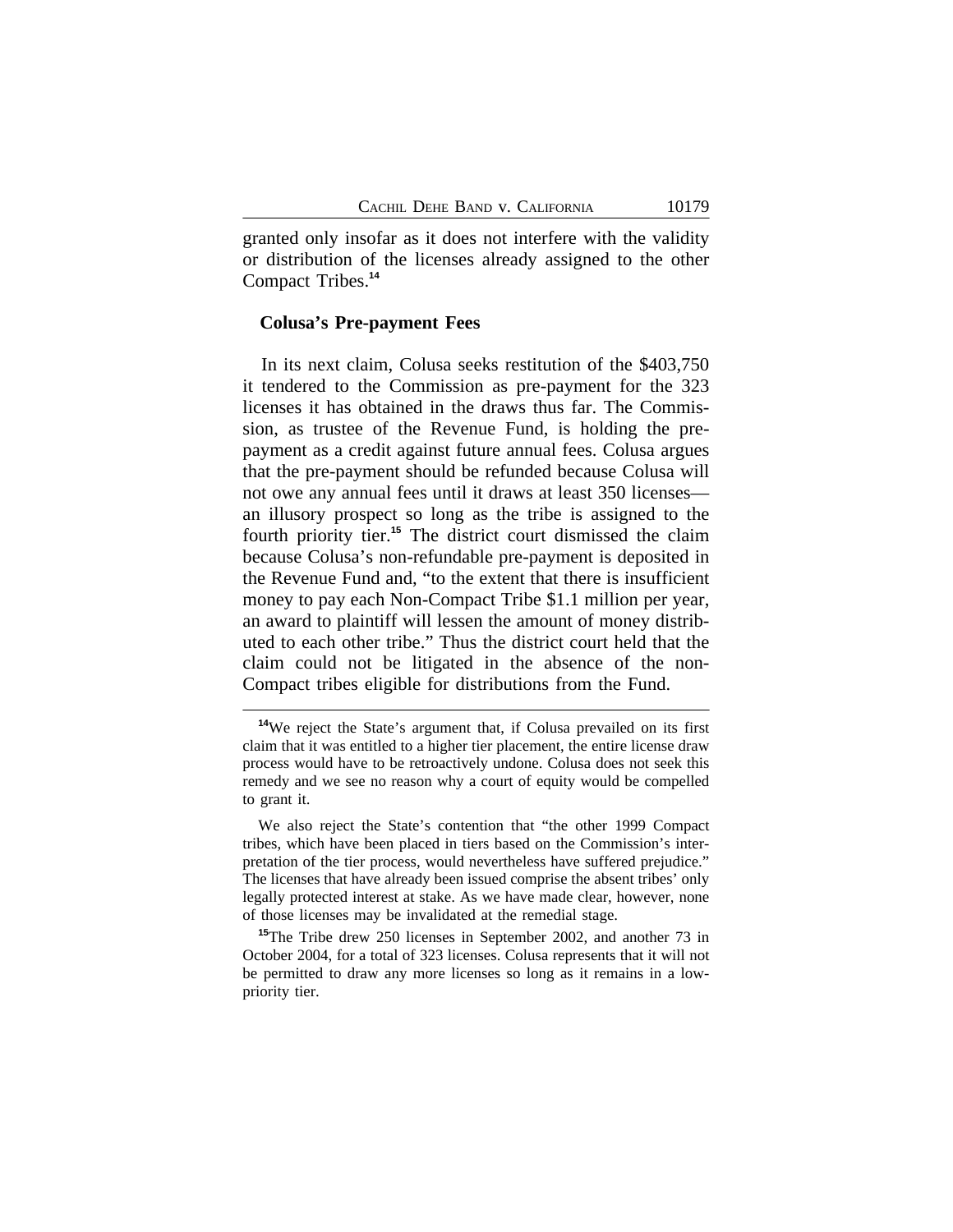**[7]** We need not decide whether the district court's Rule 19(a) determination was correct. The State's intervening amendment and ratification of its 1999 Compacts with several gaming tribes, which is memorialized in the 2007 Amended Compacts, have significantly altered the financing of the Revenue Fund. Four of the 2007 Amended Compacts that are now in effect contain the following provision:

If it is determined that there is an insufficient amount in the Indian Gaming Revenue Sharing Trust Fund in a fiscal year to distribute the quarterly payments pursuant to Government Code Section 12012.90 to each eligible recipient Indian tribe, then the State Gaming Agency shall direct a portion of the revenue contribution in Section 4.3.1(b)(i) to increase the revenue contribution to the Indian Gaming Revenue Sharing Trust Fund in Section 4.3.2.2 in an amount sufficient to ensure the Indian Gaming Revenue Sharing Trust Fund has sufficient resources for each eligible recipient Indian tribe to receive quarterly payments pursuant to Government Code Section 12012.90.

*E.g.*, Amendment to the Tribal-State Compact Between the State of California and the Morongo Band of Mission Indians § II.B (Aug. 29, 2006), (amended § 4.3.1(*l*)). The "revenue contribution" specified in amended section 4.3.1(b)(i) of these four 2007 Amended Compacts, in turn, guarantees an annual aggregate inflow to the State in excess of \$140 million. *See* 2007 Amended Compacts § II.B (amended § 4.3.1(b)(i)). Should a shortfall develop in the Revenue Fund, the Commission "shall" direct a sufficient portion of this amount to the Revenue Fund to make up for the shortfall. The potential backfill of more than \$140 million per year guaranteed by the 2007 Amended Compacts appears as a practical matter to be more than sufficient to make up for any shortfall in the Revenue Fund.**<sup>16</sup>** We therefore conclude that the refund of Colusa's

**<sup>16</sup>**As of September 20, 2007, 71 Indian tribes were eligible to receive the \$1.1-million annual distribution from the Revenue Fund. *See, e.g.*, Califor-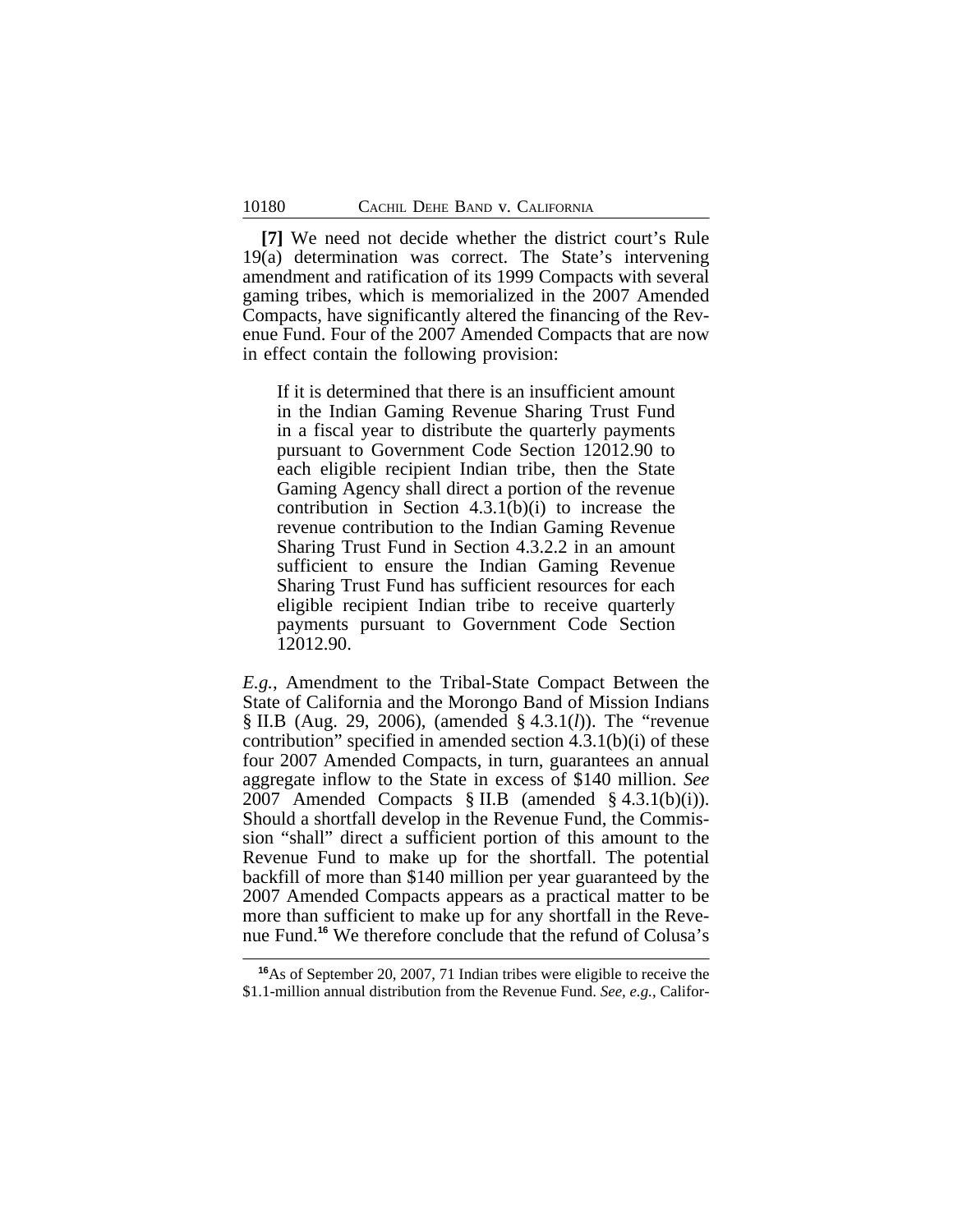\$403,750 pre-payment fee, if appropriate under the Compact, will not "as a practical matter impair or impede [the Non-Compact Tribes'] ability to protect [their] interest" in receiving their annual \$1.1-million distribution as required by California state law. Fed. R. Civ. P. 19(a)(1)(B)(i).**<sup>17</sup>**

In the alternative, the State contends that the Compact Tribes are also required parties to the pre-payment fee claim. It argues that Colusa's success in obtaining its refund would impair the Compact Tribes' ability to protect their interest in "the 1999 Compact's interpretation and the fulfillment of its terms by all 1999 Compact tribes." The State's argument sweeps much too broadly. Nothing in the Compact establishes any obligation towards the other Compact Tribes insofar as the payment or refundability of Colusa's advance fees into the Revenue Fund are concerned.**18** With respect to the prepayment provision, the 1999 Compacts are quintessentially bilateral. Accordingly, the Compact Tribes' relevant Rule 19 interest must arise, if at all, from the bare fact that the Compact Tribes are simultaneously parties to identical *bilateral* compacts with the State. We have never held that the mere coincidence of parallel and independent contractual obligations vis-a-vis a common party requires joinder of all simi-

nia Gambling Control Commission, Revenue Sharing Trust Fund Recipients (Sept. 20, 2007), *available at* http://www.cgcc.ca.gov/ rstfi/2008/DistribFundReport020503%20% 20-%2 003312008.pdf (last visited July 31, 2008).

<sup>&</sup>lt;sup>17</sup>We reject the State's argument that "actual implementation (which is not described in [the 2007 Compacts]) could result in delayed reimbursement" to the Non-Compact Tribes. Rule 19 requires "more than speculation about a future event." *Makah*, 910 F.2d at 558 (citations omitted).

**<sup>18</sup>**It is true that, under the Compact, Colusa "agree[d] *with all other Compact Tribes* . . . that each Non-Compact Tribe in the State shall receive the sum of \$1.1 million per year." 1999 Compacts, § 4.3.2.1(a) (emphasis added). No reciprocal obligation to *contribute* any specific amount or forgo otherwise legitimate claims to the pre-payment fees, however, arises from this joint commitment.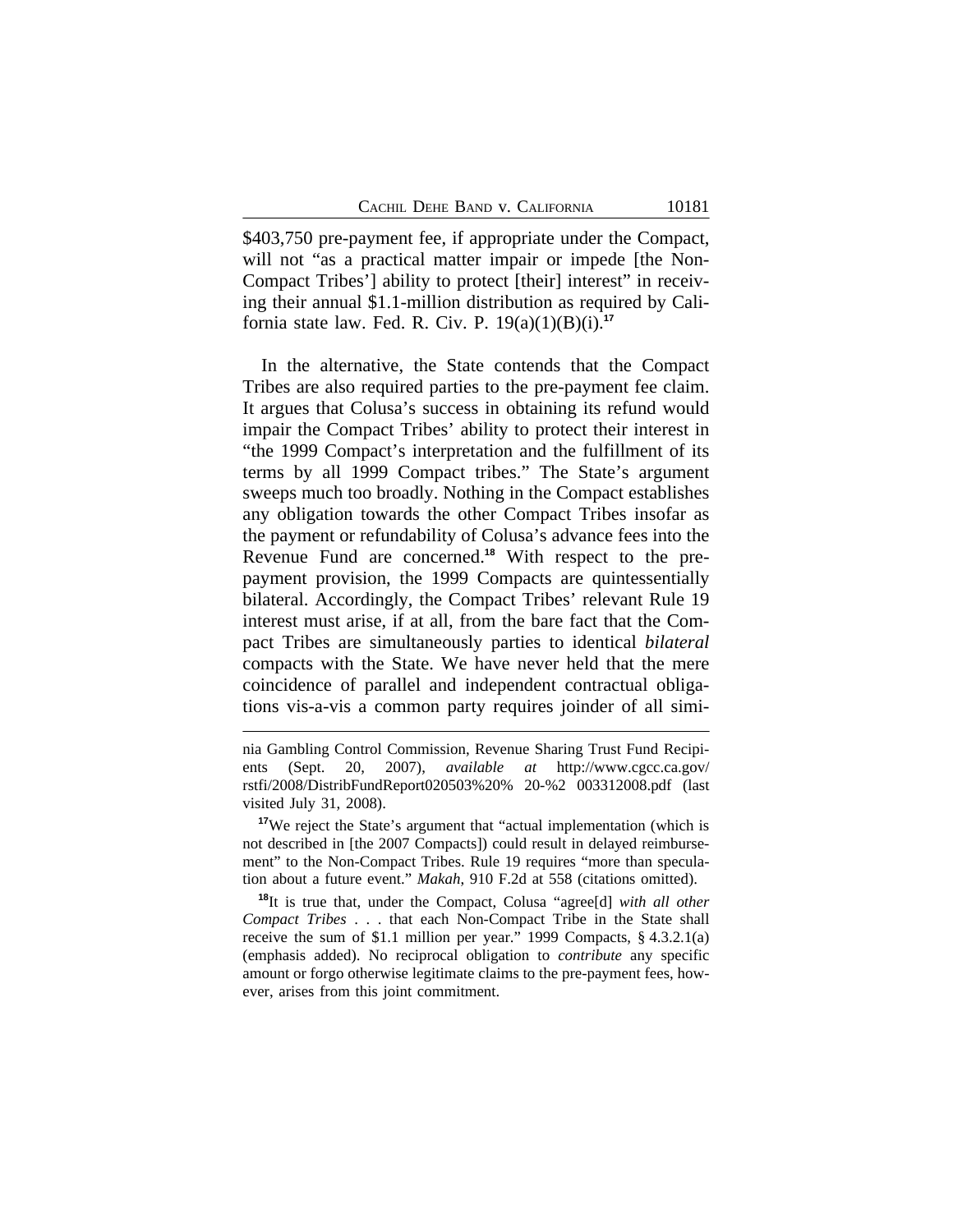larly situated parties. *Cf. Dawavendewa v. Salt River Project Agric. Improvement & Power Dist.*, 276 F.3d 1150, 1157 (9th Cir. 2002) ("[A] *party to a contract* is necessary, and if not susceptible to joinder, indispensable to litigation seeking to decimate that contract.") (emphasis added). The mutuality-ofparty requirement of res judicata and defensive collateral estoppel ensures that the similarly situated absent tribes will not be prejudiced if and when they decide to challenge the Commission's interpretation of the refund provision of the 1999 Compacts.**<sup>19</sup>** On the facts of this case, we decline the State's invitation to extend the scope of mandatory joinder.

**[8]** Finally, we reject the State's argument that failure to join the Compact Tribes may expose the State to inconsistent obligations. As the First Circuit has cogently explained,

"[i]nconsistent obligations" are not . . . the same as inconsistent adjudications or results. Inconsistent obligations occur when a party is unable to comply with one court's order without breaching another court's order concerning the same incident. Inconsistent adjudications or results, by contrast, occur when a defendant successfully defends a claim in one forum, yet loses on another claim arising from the same incident in another forum.

*Delgado v. Plaza Las Americas, Inc.*, 139 F.3d 1, 3 (1st Cir. 1998) (per curiam) (footnote and citations omitted); *see also* 4 James Wm. Moore et al., Moore's Federal Practice-Civil

<sup>&</sup>lt;sup>19</sup>We also note that the State's contention that Colusa's success would impair "the fulfillment of [the 1999 Compacts'] terms by all Compact tribes" is vitiated by its circular reasoning. If Colusa succeeds in its claim, it will obtain relief that will, by definition, "fulfill" the pre-payment term of the Compact. In other words, the only "fulfillment" that Colusa's claim, if successful, would impair is that of the *Commission*'s current interpretation of the provision. The Compact Tribes, however, have no "legally protected" interest in the "fulfillment" of the *Commission*'s particular interpretation of the Compact.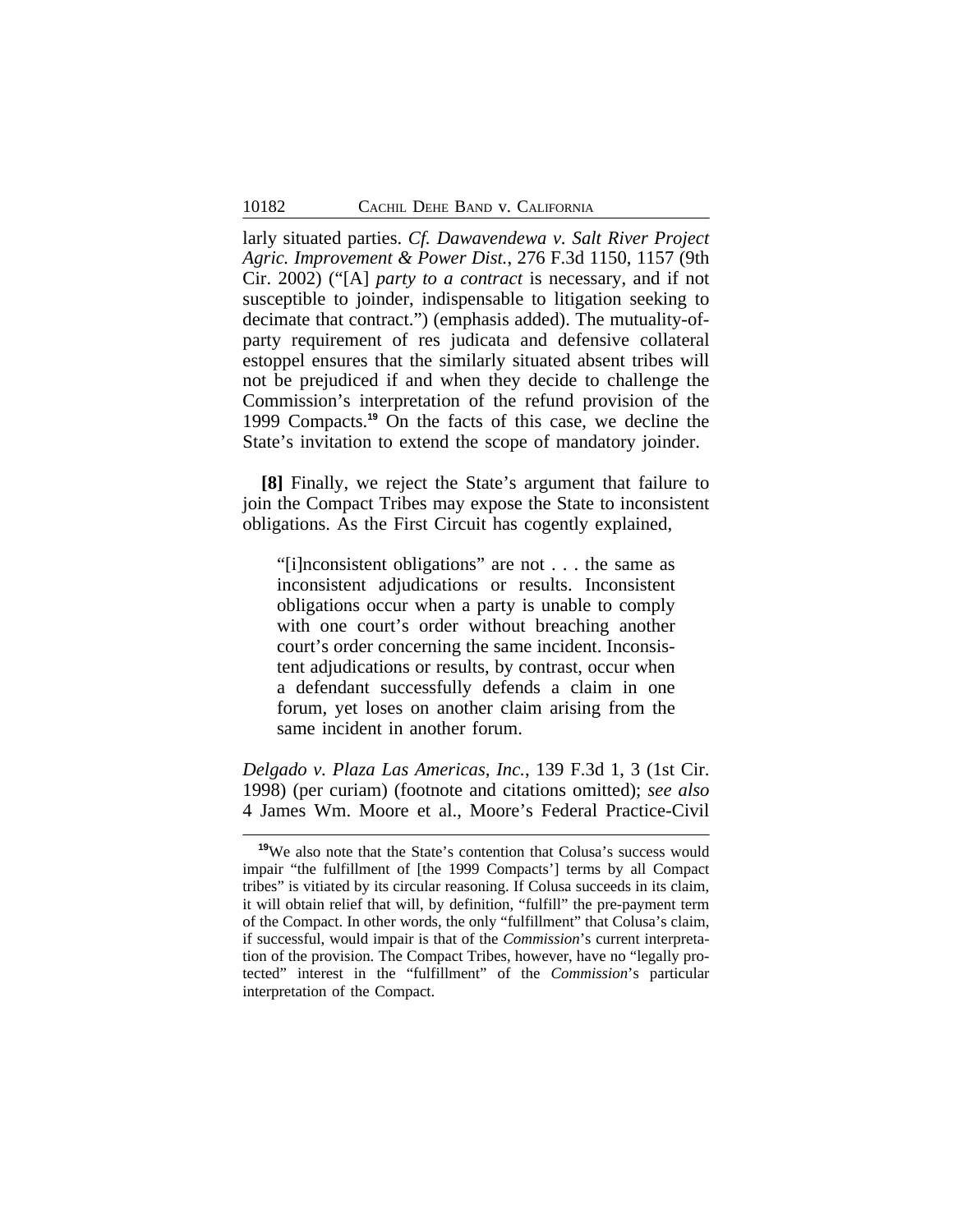§ 19.03[4][d] (2008). We adopt the approach endorsed by the First Circuit. Accordingly, the possibility that the State may have to refund Colusa's pre-payment fees while adhering to a different interpretation of the Compact in its dealings with some other tribes does not, without more, rise to the level of creating a "substantial risk" of incurring "inconsistent obligations." Fed. R. Civ. P. 19(a)(1)(B)(ii).

## **The Commission's Authority to Conduct Rounds of Draws**

Colusa finally argues that the Commission lacks authority under the compact unilaterally to conduct draws of gaming device licenses. As relief, Colusa requests a declaration that the Commission "has no authority under the Compact unilaterally to administer the system established under the Compact for the issuance of Gaming device licenses, but only to do so in consultation with the Tribe." The district court concluded that, if Colusa "prevailed, the relief would deprive absent parties of their legal entitlements to the licenses awarded pursuant to an invalid process." We reverse the district court's determination because it is contrary to our decision in *Makah*.

**[9]** In *Makah*, we held that the absent tribes were not required parties to the adjudication of the plaintiff tribe's "procedural claims"—its claim that the harvest quotas imposed by the Secretary of Commerce "were the product of commitments made outside the administrative process." *Makah*, 910 F.2d at 557 (internal quotation marks omitted). We reasoned that "[t]he absent tribes would not be prejudiced because all of the tribes have an equal interest in an administrative process that is lawful." *Id.* at 559. In so holding, we also made clear that Rule 19 required "the scope of the relief available to the Makah on their procedural claims [to be] narrow" and limited to prospective relief. *Id.* We find this reasoning dispositive in this case as well. Much like their counterparts in *Makah*, the absent tribes "have an equal interest in an administrative process that is lawful," *id.*—that is,